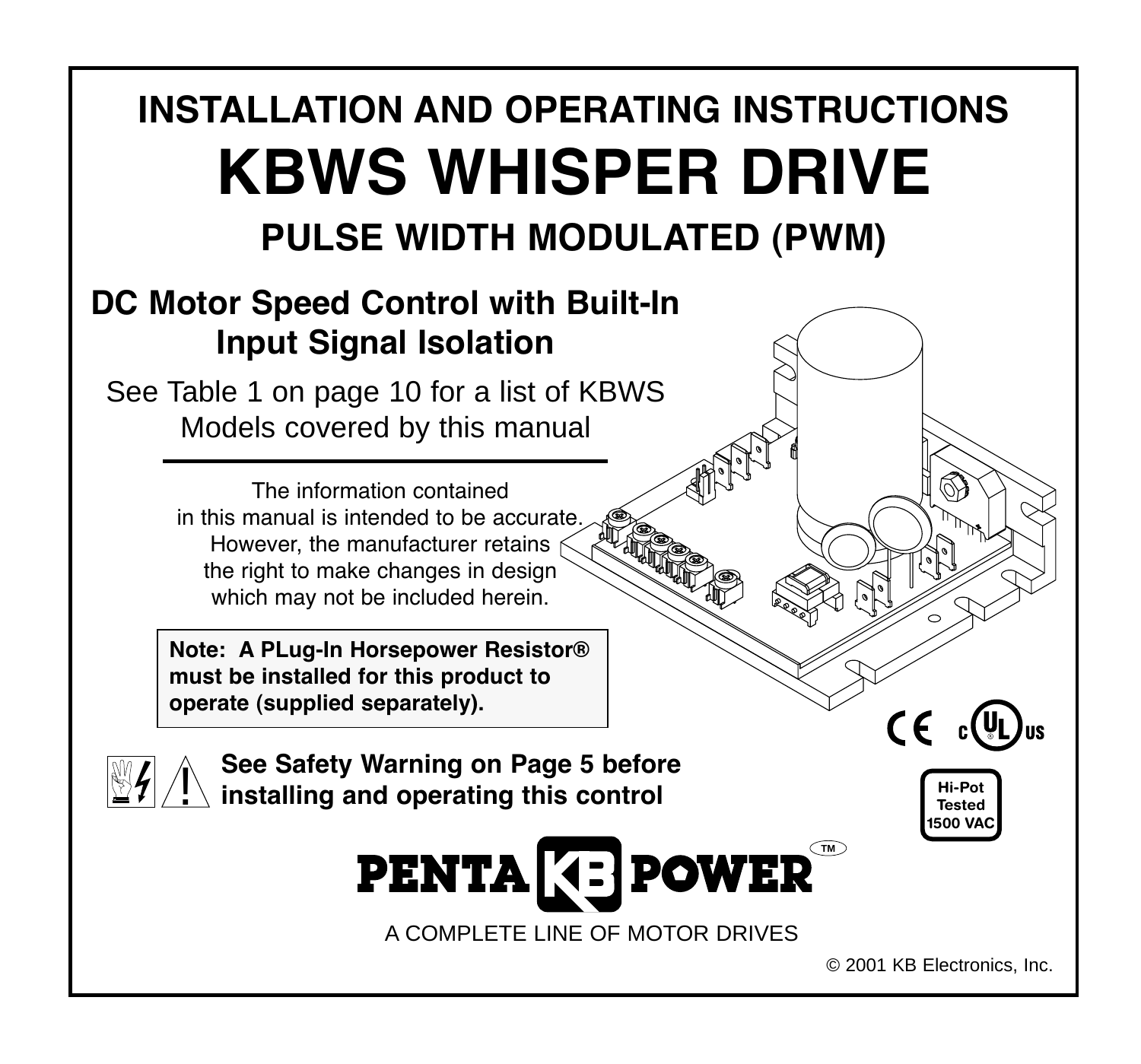# **TABLE OF CONTENTS**

|               | <b>Section</b><br>Page                                                        |  |  |  |  |
|---------------|-------------------------------------------------------------------------------|--|--|--|--|
| i.            |                                                                               |  |  |  |  |
| ii.           |                                                                               |  |  |  |  |
| I.            |                                                                               |  |  |  |  |
| Ш.            |                                                                               |  |  |  |  |
| III.          |                                                                               |  |  |  |  |
| IV.           | Setting Selectable Jumper (On Dual Voltage Models)  15                        |  |  |  |  |
| V.            |                                                                               |  |  |  |  |
|               | VI. Recommended High Voltage Dielectric Withstand Testing (Hi-Pot Testing) 16 |  |  |  |  |
|               |                                                                               |  |  |  |  |
|               |                                                                               |  |  |  |  |
|               |                                                                               |  |  |  |  |
| Х.            |                                                                               |  |  |  |  |
|               |                                                                               |  |  |  |  |
|               |                                                                               |  |  |  |  |
| <b>Tables</b> |                                                                               |  |  |  |  |
| 1.            |                                                                               |  |  |  |  |
| $\mathcal{P}$ |                                                                               |  |  |  |  |
| 3.            |                                                                               |  |  |  |  |
| 4.            |                                                                               |  |  |  |  |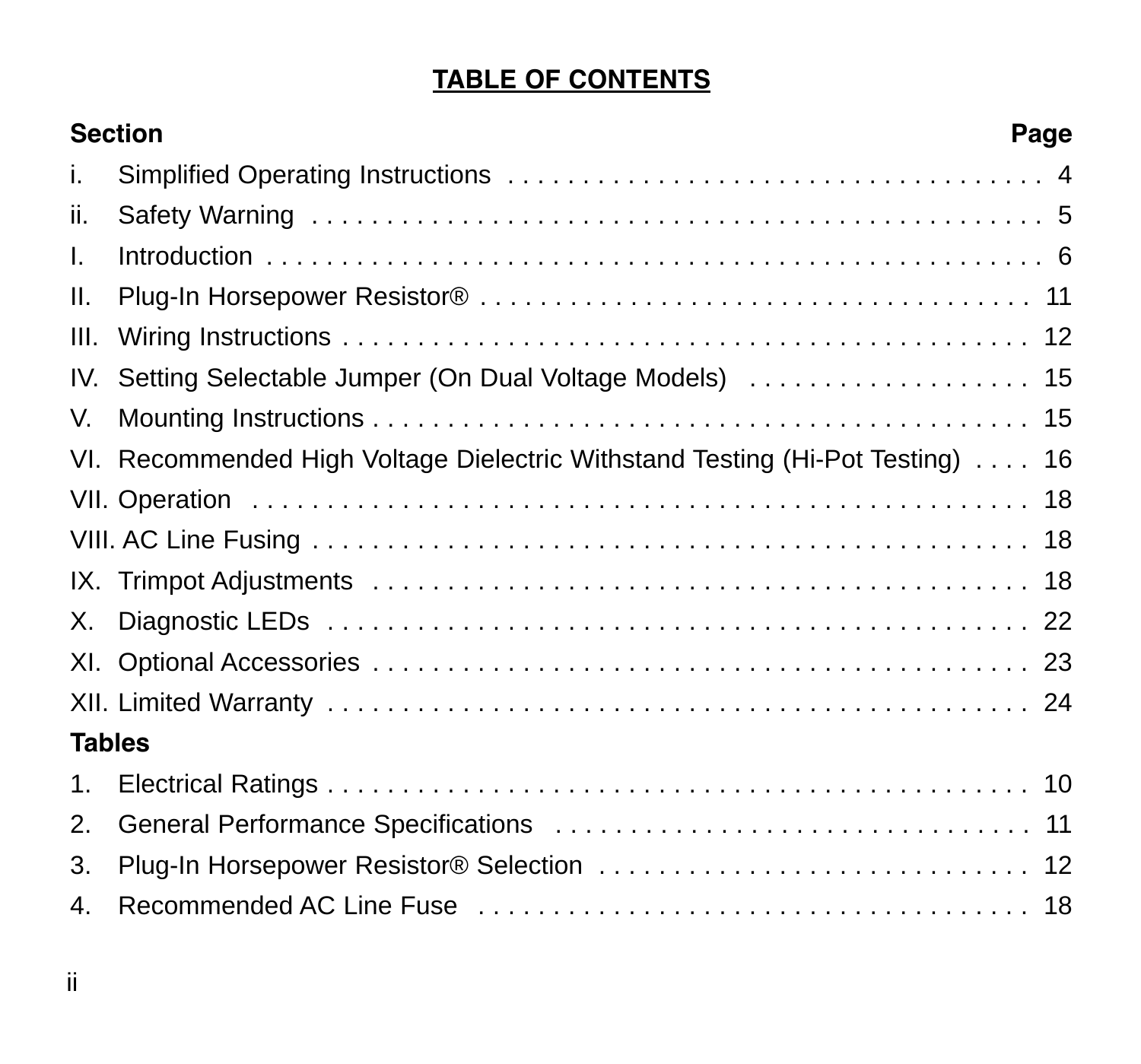# **Figures Pages**

| 1. |  |
|----|--|
|    |  |
|    |  |
| 3. |  |
| 4. |  |
| 5. |  |
| 6. |  |
| 7. |  |
| 8. |  |
| 9. |  |
|    |  |
|    |  |
|    |  |
|    |  |
|    |  |
|    |  |
|    |  |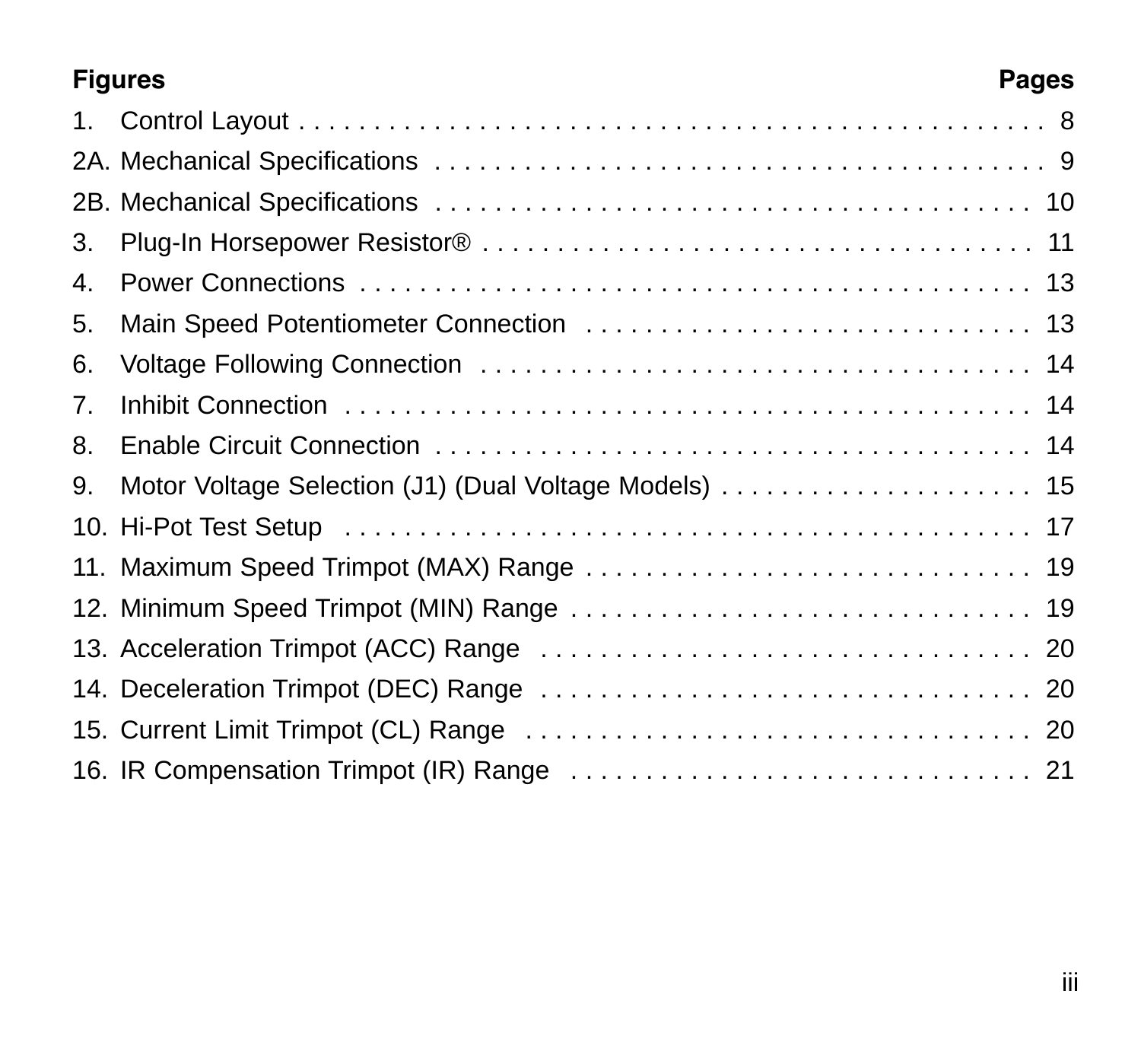# **i. SIMPLIFIED OPERATING INSTRUCTIONS**

**IMPORTANT –** You must read these simplified operating instructions before proceeding. These instructions are to be used as a reference only and are not intended to replace the detailed instructions provided herein. You must read the Safety Warning on page 5 before proceeding. See Application Note, Section VII, on page 18.

- **A. Power Connection –** Connect the AC line to L1 and L2 terminals, as shown in Figure 4, on page 13 and as described in Section IIIA, on page 13.
- **B. Permanent Magnet (PM) Motor Connection (Two Wire Type) –** Connect the motor armature to terminals A+ and A- as shown in Figure 4, on page 13 and as described in Section IIIB, on page 13. On dual voltage models, be sure that Jumper J1 is set to the corresponding motor voltage position, as described in Section IV, on page 15.
- **C. Plug-In Horsepower Resistor® –** Install the proper Plug-In Horsepower Resistor® (supplied separately) according to motor current and horsepower. See Table 3, on page 12.
- **D. Trimpot Settings –** All trimpots have been factory set, as shown in Figure 1, on page 8. Trimpots may be readjusted, as described in Section IX, on page 18.
- **E. Diagnostic LEDs –** After power has been applied, observe the LEDs to verify proper control function, as described in Section X, on page 22.

This product complies with all CE directives pertinent at the time of manufacture. Contact the Sales Department for detailed installation and Declaration of Conformity. Installation of a CE approved RFI filter (KBRF-300 [P/N 9484] or equivalent) is required. Additional shielded motor cable and/or AC line cables may also be required.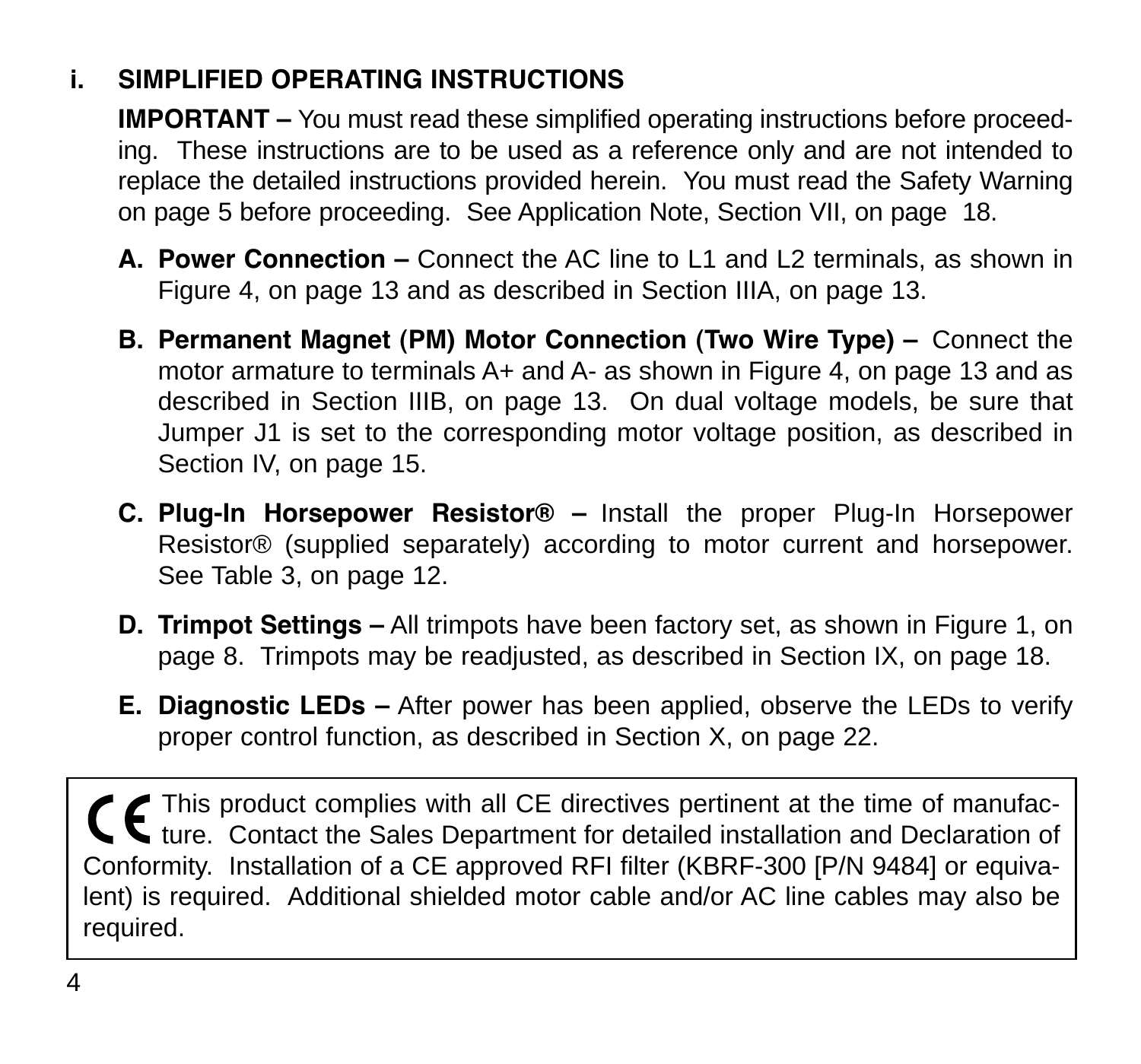# ii. <u><sup>图</sup>//\</u>\ SAFETY WARNING! Please read carefully

This product should be installed and serviced by a qualified technician, electrician, or electrical maintenance person familiar with its operation and the hazards involved. Proper installation, which includes wiring, mounting in proper enclosure, fusing or other over current protection, and grounding can reduce the chance of electrical shocks, fires, or explosion in this product or products used with this product, such as electric motors, switches, coils, solenoids, and/or relays. Eye protection must be worn and insulated adjustment tools must be used when working with control under power. This product is constructed of materials (plastics, metals, carbon, silicon, etc.) which may be a potential hazard. Proper shielding, grounding and filtering of this product can reduce the emission of radio frequency interference (RFI) which may adversely affect sensitive electronic equipment. If further information is required on this product, contact the Sales Department.

This control contains electronic Start/Stop circuits that can be used to start and stop the control. However these circuits are never to be used as safety disconnects since they are not fail-safe. Use only the AC line for this purpose.

Be sure to follow all instructions carefully. Fire and/or electrocution can result due to improper use of this product.

This control does not contain protection circuitry to prevent full speed runaway in the event of main power transistor failure. However, an optional Product Safety Module (PSM) (P/N 9995) can be installed to prevent full speed runaway. If a PSM is not used, the installer of this product should take proper precautions to include other means, such as mechanical disconnects, warning notices, etc., to protect the operator of the machine involved.

It is the responsibility of the equipment manufacturer and individual installer to supply this Safety Warning to the ultimate end user of this product. (SW effective 1/2001).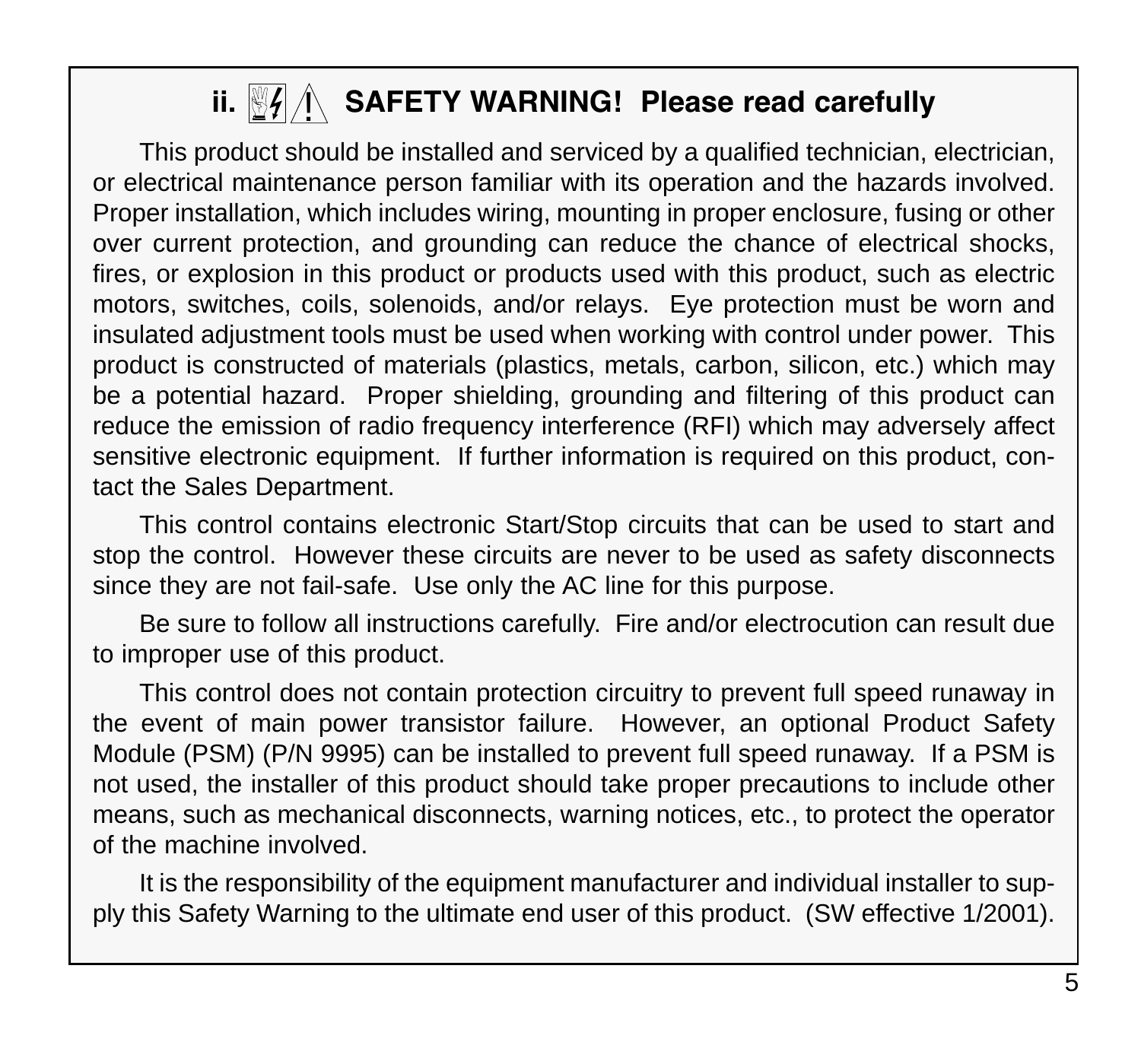# **I. INTRODUCTION**

Thank you for purchasing the KBWS. KB Electronics, Inc. is committed to providing total customer satisfaction by producing quality products that are easy to install and operate. The KBWS is manufactured with surface mount components incorporating advanced circuitry and technology.

The KBWS PWM (pulse width modulated) controls are designed to operate PWM and SCR rated Permanent Magnet motors ranging from 1/50 HP to 1½ HP. They operate at a switching frequency greater than 16 kHz to provide high motor efficiency and quiet operation. Another advantage of PWM is higher output voltage (up to 130 Volts DC for 115 Volt AC line and 220 Volts DC for 208/230 Volt AC line) which provides increased motor speed.

The KBWS contains pulse-by-pulse current sensing, which provides short circuit protection and prevents control damage due to commutator arcing. Permanent magnet motor demagnetization is completely eliminated because current peaks are reduced to safe levels. The controls contain an AC inrush current limiter (ICL) which reduces the AC line surge current during cycling of the AC line.

Standard features of the KBWS include diagnostic LEDs for Power On and Current Limit indication. Other features include adjustable trimpots for maximum speed, minimum speed, acceleration, deceleration, current limit and IR compensation. Also provided is a connector for an Inhibit Switch and quick-connect terminals for AC line, motor armature and Main Speed Potentiometer. The KBWS can be operated from a two wire start/stop circuit or can be started from the AC line.

Due to its user-friendly design, the KBWS can be easily tailored to specific applications. See Table 1 on page 10, for electrical ratings. The Plug-In Horsepower Resistor® matches the motor characteristics to the control without having to recalibrate the Current Limit (CL) and IR Compensation (IR) trimpots. Therefore, for most applications, no adjustments are necessary.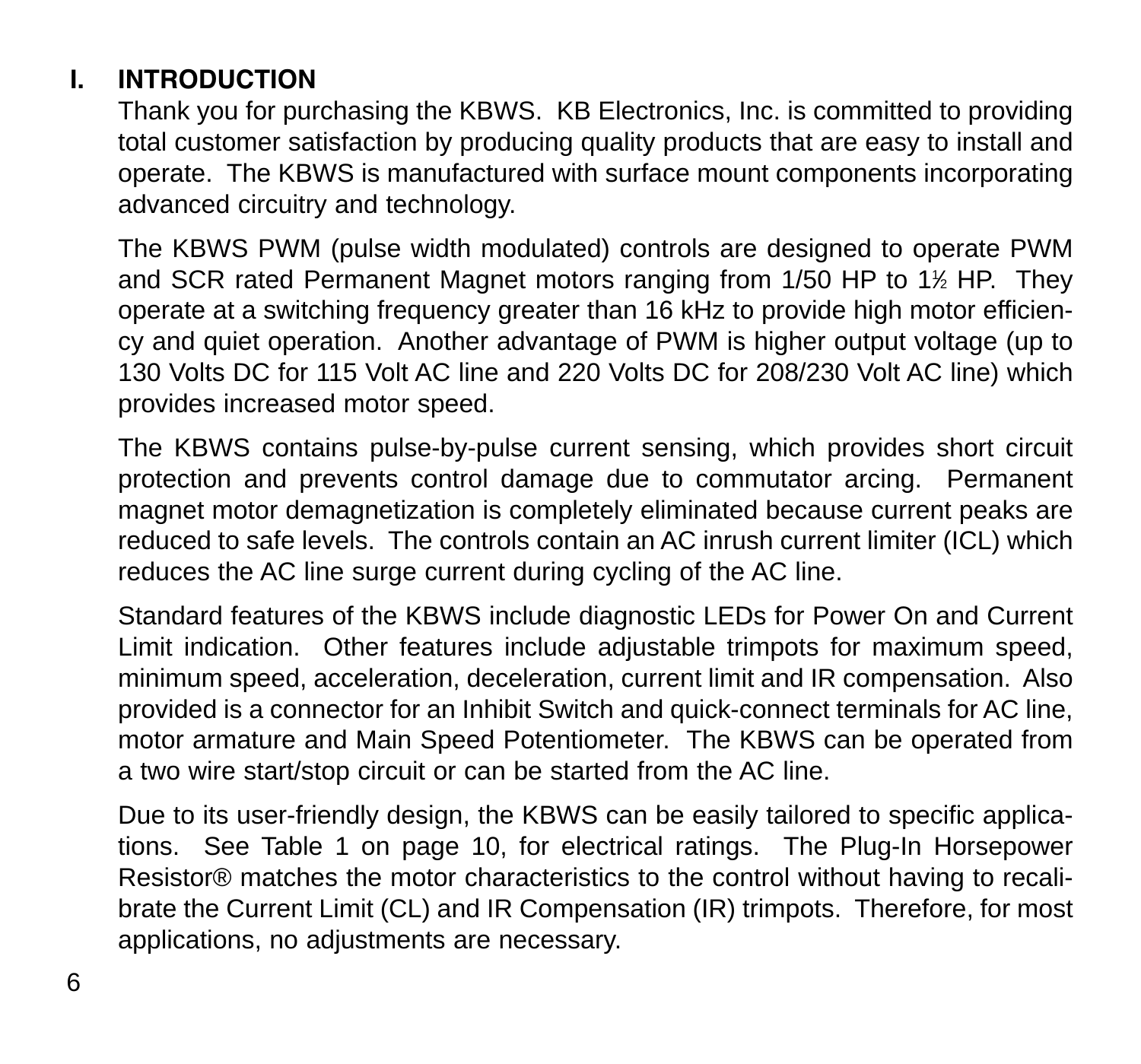The KBWS contains built-in isolation for all signal inputs. This includes input signal voltage, Main Speed Potentiometer terminals, Inhibit Circuit and +5VDC power supply. The dual voltage models contain a jumper to select motor voltage and special circuitry which automatically accepts AC Line input voltages of 115 or 208/230 Volts AC without having to make a jumper selection. See Application Note, Section VII, on page 18.

Optional accessories for the KBWS include a DIN Rail Mounting Kit, a Product Safety Module (PSM) and an AC Line Fuse Kit. See Section XI, on page 23.

# **STANDARD FEATURES**

- **A. Plug-In Horsepower Resistor® –** Automatically calibrates IR Compensation and Current Limit.
- **B. Diagnostic LEDs** Power On (PWR ON) and Current Limit (CL).
- **C. Short Circuit Protection –** Protects the control from a short circuit at the motor.
- **D. Isolated Signal Input Circuit –** Eliminates the need for an external signal isolator.
- **E. Protection Features –** Undervoltage protection. MOV input transient protection. AC Inrush current limit protection.
- **F. Inhibit Circuit –** Provides electronic coast-to-stop.
- **G. Auto AC Line Select –** Control automatically adjusts for 115 or 208/230 Volt AC line input (dual voltage models).
- **H. Motor Voltage Selection –** Allows motor voltage to be set to 90/130 or 180 Volts DC (dual voltage models).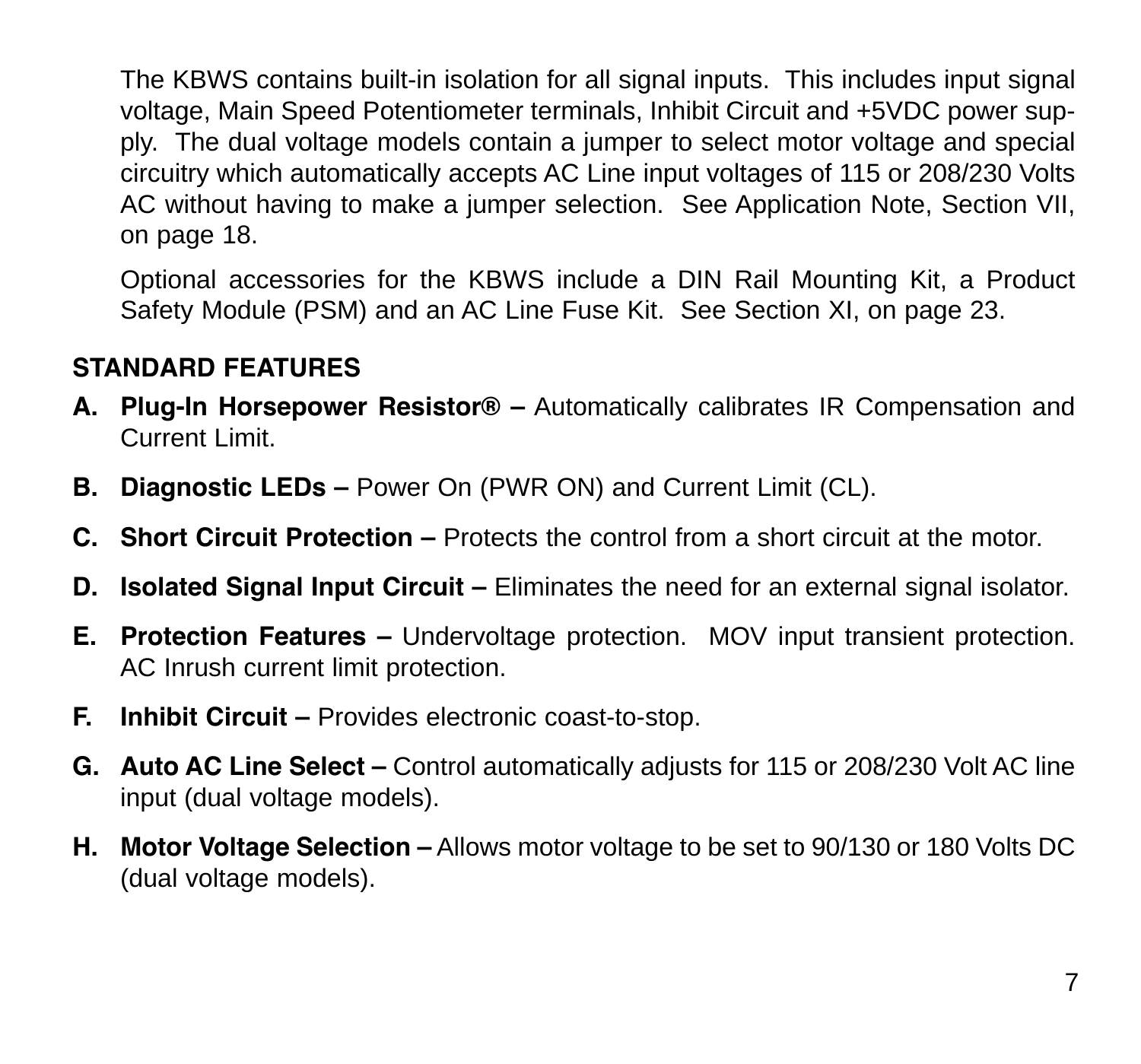# **FIGURE 1 – CONTROL LAYOUT**

(Illustrates Factory Setting of Jumpers and Approximate Trimpot Settings)

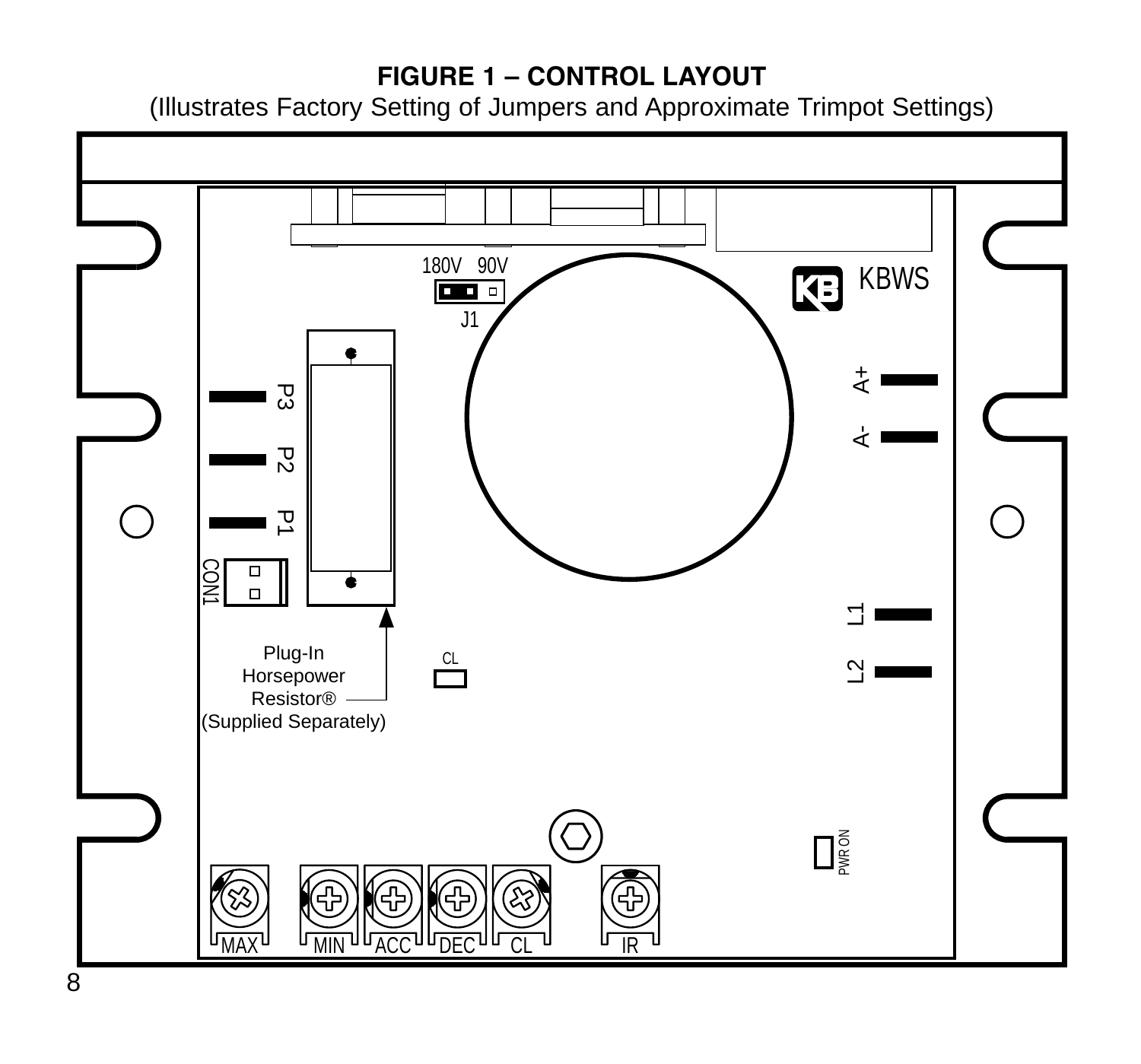### **FIGURE 2A – MECHANICAL SPECIFICATIONS (Inches / [mm])**

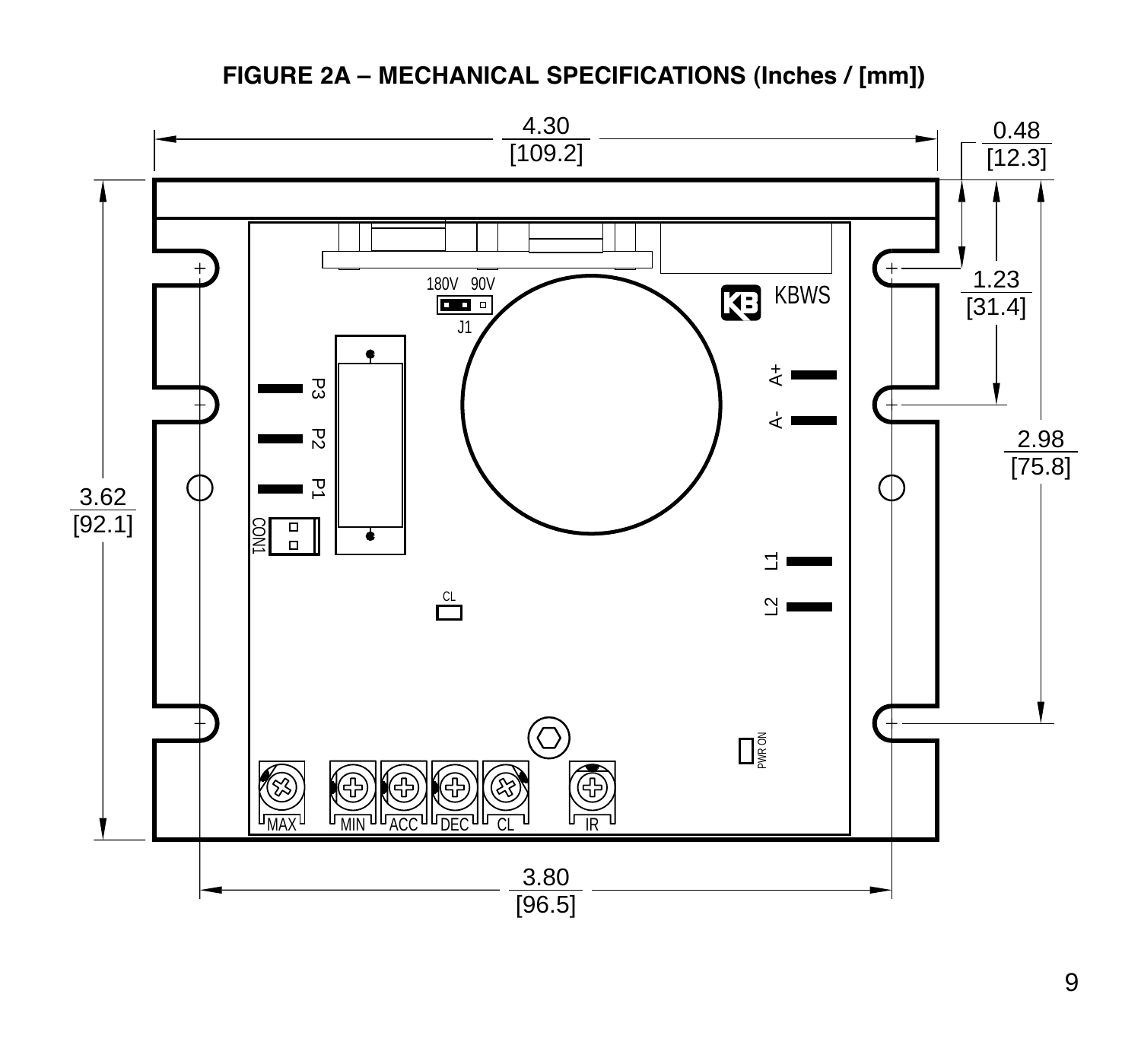#### **FIGURE 2B – MECHANICAL SPECIFICATIONS (Inches / [mm])** Ø0.19 KBWS-12:  $\frac{2.19}{[55.5]}$ [Ø4.83] 8 PLACES 1.99 KBWS-15: [50.5]  $\circledR$ 2.19 KBWS-22D: [55.5]  $\circledR$ (X) (x) | 1.25<br>| 0.95 0.95 0.8]<br>| 124.1] 3.17 KBWS-25D:  $[80.5]$ 3.80 96.5

### **TABLE 1 – ELECTRICAL RATING**

| Model     |      | <b>AC Line Input Voltage</b><br>(±10%, 50/60 Hz)<br>(Single Phase Volts AC) | Motor<br>Voltage<br>(Volts DC) | Maximum<br><b>AC Line</b><br>Current<br>(Amps AC) | Maximum<br>Load<br>Current<br>(Amps DC) | <b>Maximum Horsepower</b><br>Rating HP, (kW) |                                   |
|-----------|------|-----------------------------------------------------------------------------|--------------------------------|---------------------------------------------------|-----------------------------------------|----------------------------------------------|-----------------------------------|
|           |      |                                                                             |                                |                                                   |                                         | <b>SCR Rated</b><br><b>Motors</b>            | <b>PWM Rated</b><br><b>Motors</b> |
| KBWS-12   | 9490 | 115                                                                         | $0 - 90.130$                   | 4.0                                               | 2.5                                     | 1/4, (0.18)                                  | 1/3, (0.25)                       |
| KBWS-15   | 9491 | 115                                                                         | $0 - 90.130$                   | 8.0                                               | 5.0                                     | 1/2, (0.37)                                  | 3/4, (0.5)                        |
|           | 9492 | 115                                                                         | $0 - 90.130$                   | 4.0                                               | 2.5                                     | 1/4, (0.18)                                  | 1/3, (0.25)                       |
| KBWS-22D* |      | 208/230                                                                     | $0 - 180.220$                  | 4.0                                               | 2.5                                     | 1/2, (0.37)                                  | 3/4, (0.5)                        |
|           |      | 208/230                                                                     | $0 - 90.130$                   | 4.0                                               | 2.5                                     | 1/4, (0.18)                                  | 1/3, (0.25)                       |
|           |      | 115                                                                         | $0 - 90.130$                   | 8.0                                               | 5.0                                     | 1/2, (0.37)                                  | 3/4, (0.5)                        |
| KBWS-25D* | 9493 | 208/230                                                                     | $0 - 180.220$                  | 8.0                                               | 5.0                                     | 1, (0.75)                                    | $1\%, (1)$                        |
|           |      | 208/230                                                                     | $0 - 90.130$                   | 8.0                                               | 5.0                                     | 1/2, (0.37)                                  | 3/4, (0.5)                        |

\* See Sections 1G and 1H on page 7.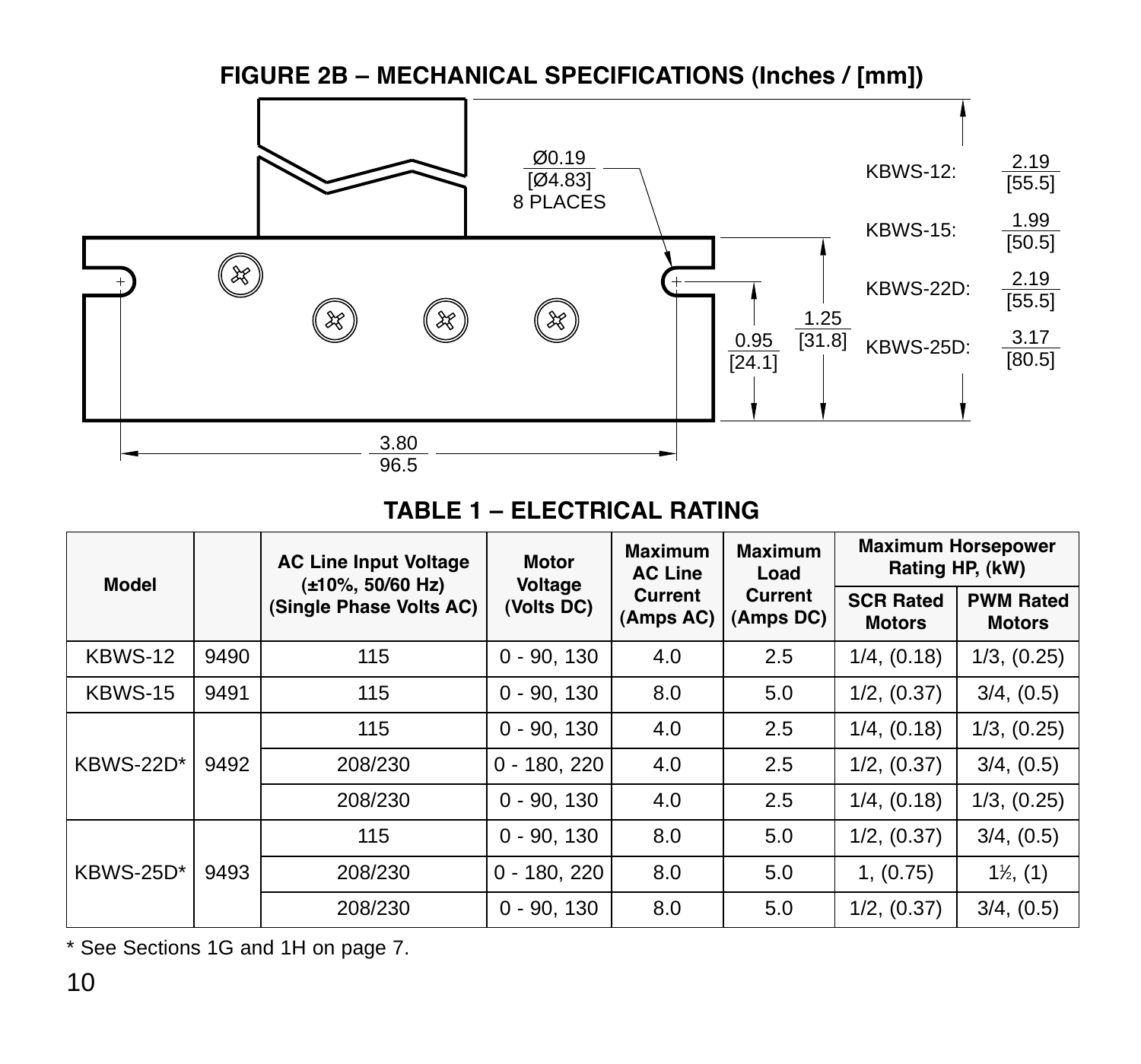| Parameter                                                                | <b>Specification</b> | <b>Factory Setting</b> |
|--------------------------------------------------------------------------|----------------------|------------------------|
| AC Line Voltage Regulation (% Base Speed)                                | 0.5                  |                        |
| Armature Voltage Range at 115 Volt AC Line Input (Volts DC)              | $0 - 130$            | 90                     |
| Armature Voltage Range at 208/230 Volt AC Line Input (Volts DC)          | $0 - 130, 0 - 220$   | 180                    |
| Maximum Load Capacity (% for 2 Minutes)                                  | 150                  |                        |
| Switching Frequency at Motor (kHz)                                       | >16                  |                        |
| Signal Following Input Voltage Range (Volts DC)                          | $0 - 5$              |                        |
| Maximum Speed Trimpot (MAX) Range (% Base Speed)                         | $70 - 100$           | 100                    |
| Minimum Speed Trimpot (MIN) Range (% Base Speed)                         | $0 - 30$             | 0                      |
| Acceleration Trimpot (ACC) Range (Seconds)                               | $0.2 - 10$           | 1                      |
| Deceleration Trimpot (DEC) Range (Seconds)                               | $0.2 - 10$           | 1                      |
| Current Limit Trimpot (CL) Range (% Full Load)                           | $0 - 200$            | 150                    |
| IR Compensation Trimpot (IR) Range at 90/130 Volts DC Output (Volts DC)  | $0 - 10$             |                        |
| IR Compensation Trimpot (IR) Range at 180/220 Volts DC Output (Volts DC) | $0 - 20$             | 10                     |
| Speed Regulation (50:1 Speed Range) (% Base Speed)                       | 1                    |                        |
| Speed Range (Ratio)                                                      | 50:1                 |                        |
| Operating Temperature Range (°C)                                         | $0 - 45$             |                        |

# **TABLE 2 – GENERAL PERFORMANCE SPECIFICATIONS**

# **II. PLUG-IN HORSEPOWER RESISTOR®**

A Plug-In Horsepower Resistor® (PHR) must be installed for the KBWS to operate. Select a Plug-In Horsepower Resistor® to match the motor characteristics to the control. See Figure 3 and Table 3 on page 12. The PHR plugs into the two female terminals that are provided on the KBWS. Plug-In Horsepower Resistors® are supplied separately by your distributor.

#### **FIGURE 3 – PLUG-IN HORSEPOWER RESISTOR®**

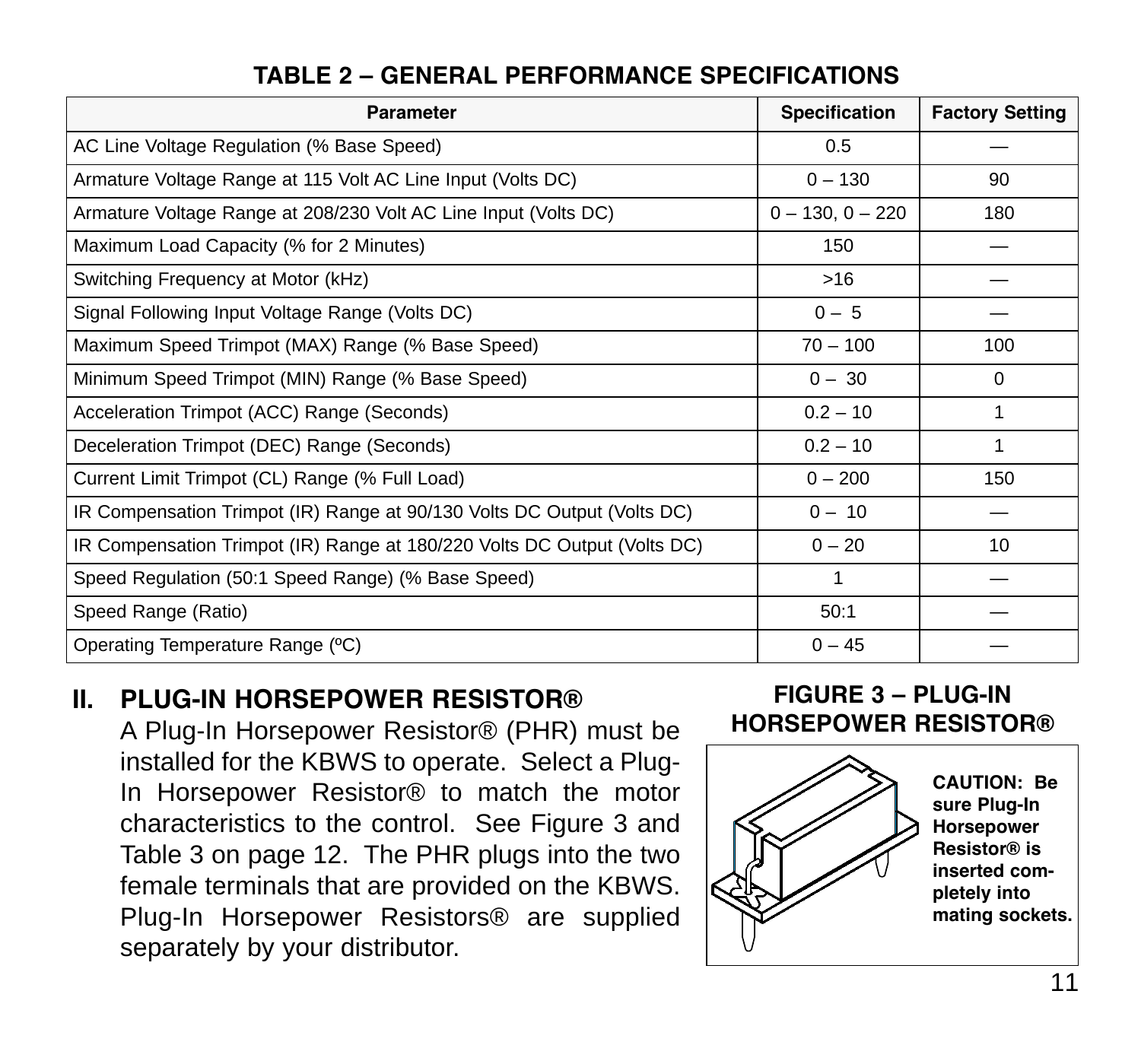

**Note:** Disconnect main power when installing or changing the Plug-In  $\perp$  Horsepower Resistor®.

| Motor<br>Current |                | <b>SCR Rated Motor</b><br>Horsepower Ranges (HP) | <b>PWM Rated Motor</b><br>Horsepower Ranges (HP) |               | Plua-In<br><b>Horsepower Resistor®</b> |          | <b>CL Setting</b><br>(Amps DC) |
|------------------|----------------|--------------------------------------------------|--------------------------------------------------|---------------|----------------------------------------|----------|--------------------------------|
| (Amps DC)        | 90 Volt DC     | 180 Volt DC                                      | 130 Volt DC                                      | 200 Volt DC   | Ω                                      | Part No. |                                |
| $3.3 - 5.0$      | $1/3 - 1/2$    | $3/4 - 1$                                        | $1/2 - 3/4$                                      | $1 - 1%$      | 0.1                                    | 9838     | 7.5                            |
| 2.5              | 1/4            | 1/2                                              | 1/3                                              | 3/4           | 0.18                                   | 9837     | 3.8                            |
| $1.3 - 2.0$      | $1/8 - 1/6$    | $1/4 - 1/3$                                      | $1/6 - 1/4$                                      | $1/3 - 1/2$   | 0.25                                   | 9836     | 3.0                            |
| $0.7 - 1.0$      | $1/15 - 1/10$  | $1/6 - 1/5$                                      | $1/12 - 1/8$                                     | $1/6 - 1/4$   | 0.51                                   | 9834     | 1.5                            |
| $0.4 - 0.6$      | $1/30 - 1/20$  | $1/15 - 1/10$                                    | $1/20 - 1/15$                                    | $1/8 - 1/6$   |                                        | 9833     | 0.9                            |
| $0.1 - 0.3$      | $1/100 - 1/50$ | $1/50 - 1/25$                                    | $1/50 - 1/30$                                    | $1/25 - 1/20$ | 2.0                                    | 9949     | 0.5                            |

#### **TABLE 3 – PLUG-IN HORSEPOWER RESISTOR® SELECTION**

**Notes: 1)** 1 HP = 0.75 kW. 2**)** The HP marking on the Plug-In Horsepower Resistor® does not apply to PWM controls.

## **III. WIRING INSTRUCTIONS**



**Warning!** Read Safety Warning, on page 5 before using this control. **N warning**: Read Salety warning, or<br>Disconnect the AC line before wiring.

**Note:** To avoid erratic operation, do not bundle AC line and motor wires with wires from signal following, Start/Stop Switch, Enable, or any other signal wires. Use shielded cables on all signal wiring over 12" (30cm). Shield should be earth grounded on the control side only. Wire the control in accordance with the National Electrical Code requirements and other codes that may apply to your area. See Figure 4 on page 13.

Be sure to properly fuse each conductor that is not at ground potential. Do not fuse neutral or grounded conductors. See Section VIII, on page 18. A separate AC line switch or contactor must be wired as a disconnect so that each ungrounded conductor is opened. See Application Note, Section VII, on page 18.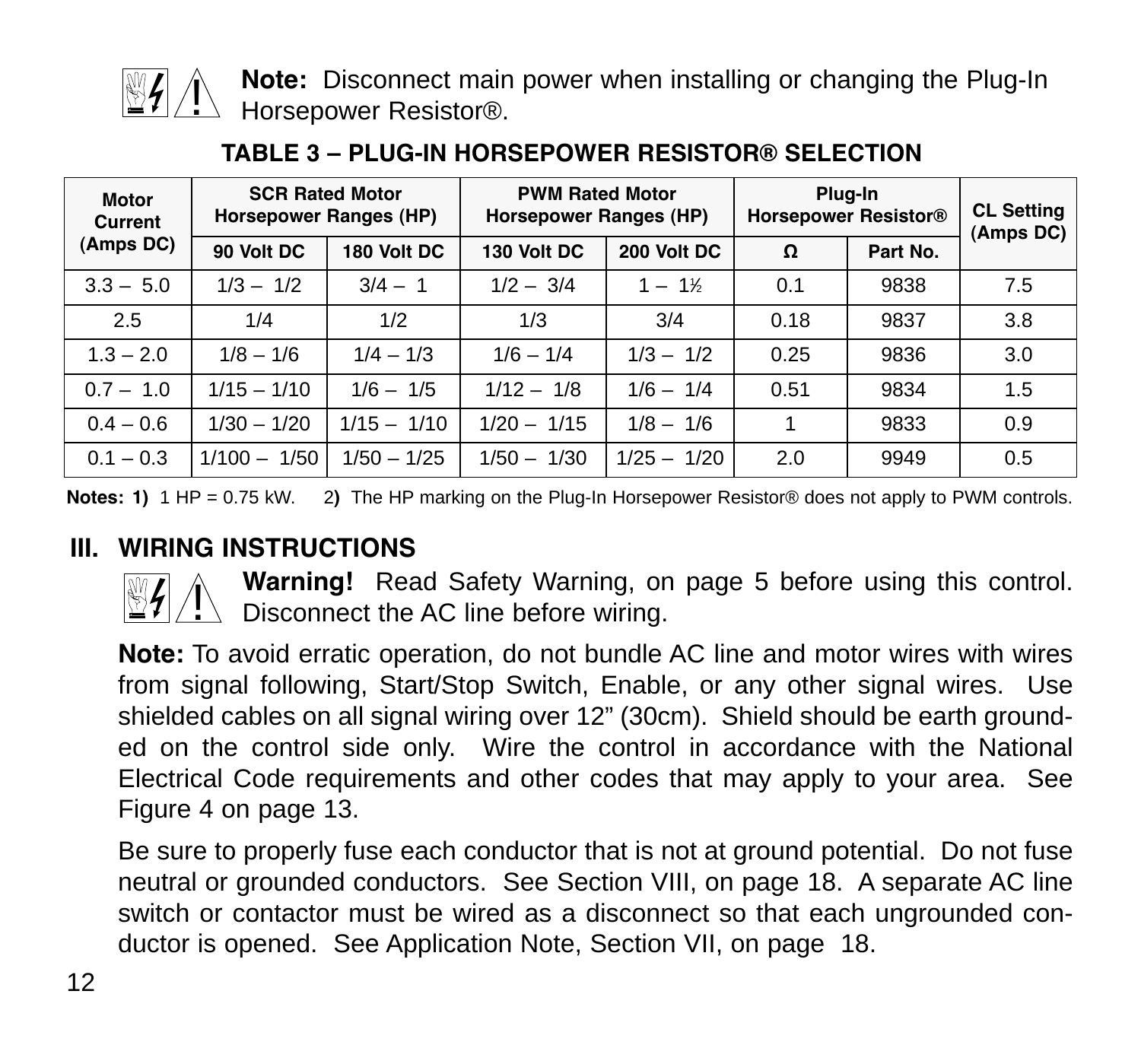**Warning!** Do not wire switches or relays in series with the armature. Armature switching can cause catastrophic failure of motor and/or control. !

- **A. AC Line Connection –** Wire the AC line to L1 and L2 terminals, as shown in Figure 4.
- **B. Permanent Magnet (PM) Motor Connection –** Wire the motor armature leads to A+ and A- terminals, as shown in Figure 4. On dual voltage models, be sure that Jumper J1 is set to the corresponding motor voltage. Be sure that the correct Plug-In Horsepower Resistor® is installed (see Table 3, on page 12). **Note:** If the motor runs in the opposite direction than is desired,

disconnect power and reverse the motor leads.

**C. Main Speed Potentiometer**

**Connection –** The control is supplied with a Main Speed Potentiometer. Connect the Main Speed Potentiometer high side to P3 terminal, wiper to P2 terminal and low side to P1 terminal, as

shown in Figure 5. Rotating the Main Speed Potentiometer clockwise will increase motor speed. Rotating the Main Speed Potentiometer counterclockwise will decrease motor speed.

**D. Voltage Following Connection –** A 0 - 5 Volt DC analog signal voltage can also be used to control motor speed. See Figure 6, on page 14. Connect the

### **FIGURE 4 – POWER CONNECTIONS**



#### **FIGURE 5 – MAIN SPEED POTENTIOMETER CONNECTION**

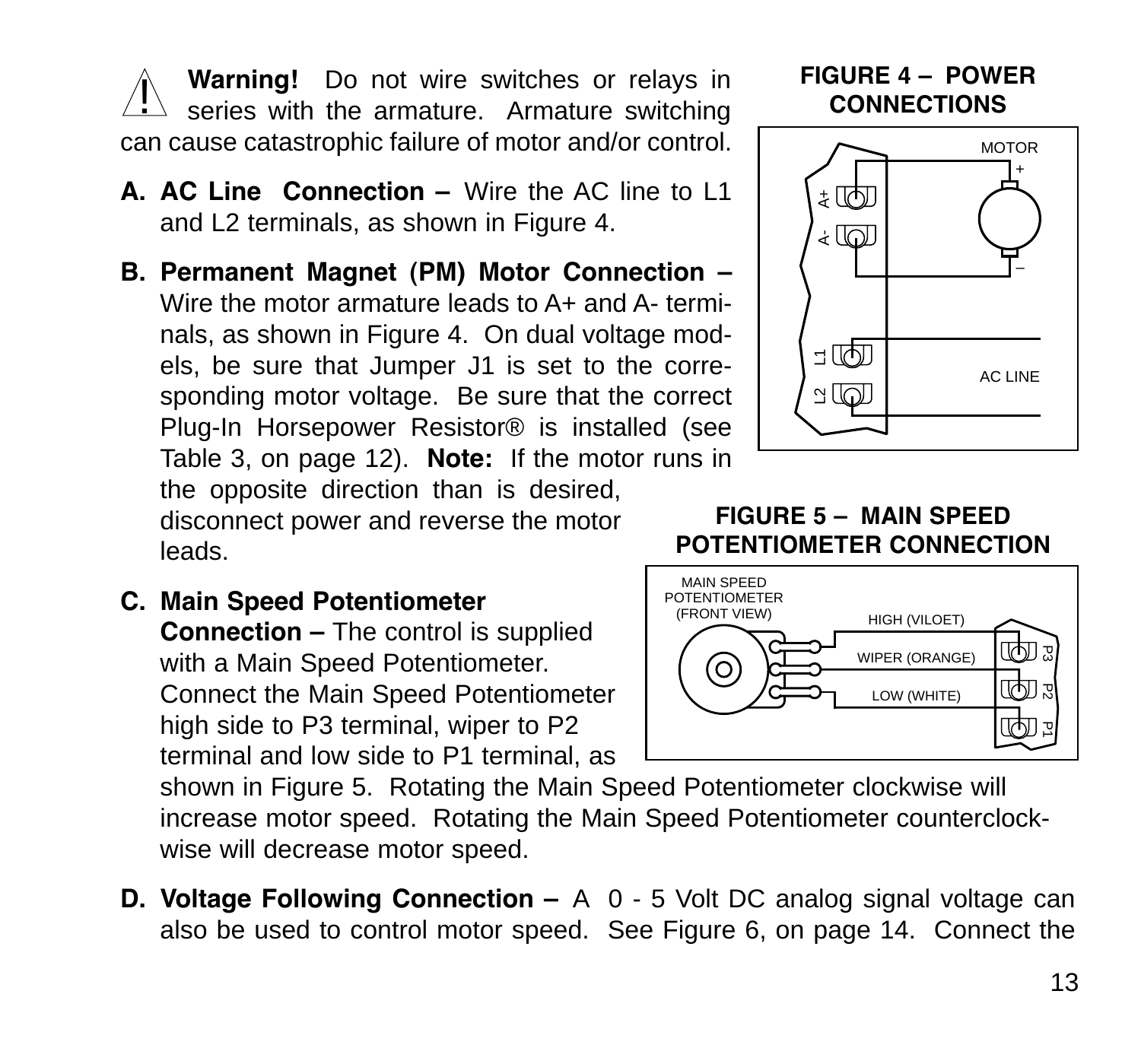analog signal voltage to P2 (signal) and P1 (-) terminals. Adjustment of the MIN trimpot may be necessary to achieve a 0 Volt DC output with a 0 Volt DC input.

**Note:** The input signal can be non-isolated or earth grounded since the KBWS has built-in signal isolation.

- **E. Inhibit Circuit Connection** The control is supplied with an inhibit connector (CON1). See Figure 7. This circuit is used to electronically stop the control. When the Inhibit Switch is closed, the control will coast-to-stop. When the Inhibit Switch is opened, the control will accelerate to the Main Speed Potentiometer setting.
- **F. Enable Circuit Connection –** The control can also be started and stopped with an Enable Circuit (close to start). See Figure 8. The Enable function is established by wiring a switch in series with the high side of the Main Speed Potentiometer lead which connects to the P3 terminal. When the Enable switch is closed, the control will accelerate to the Main Speed

### **FIGURE 6 – VOLTAGE FOLLOWING CONNECTION**





# **FIGURE 8 – ENABLE CIRCUIT**



### **FIGURE 7 – INHIBIT CONNECTION**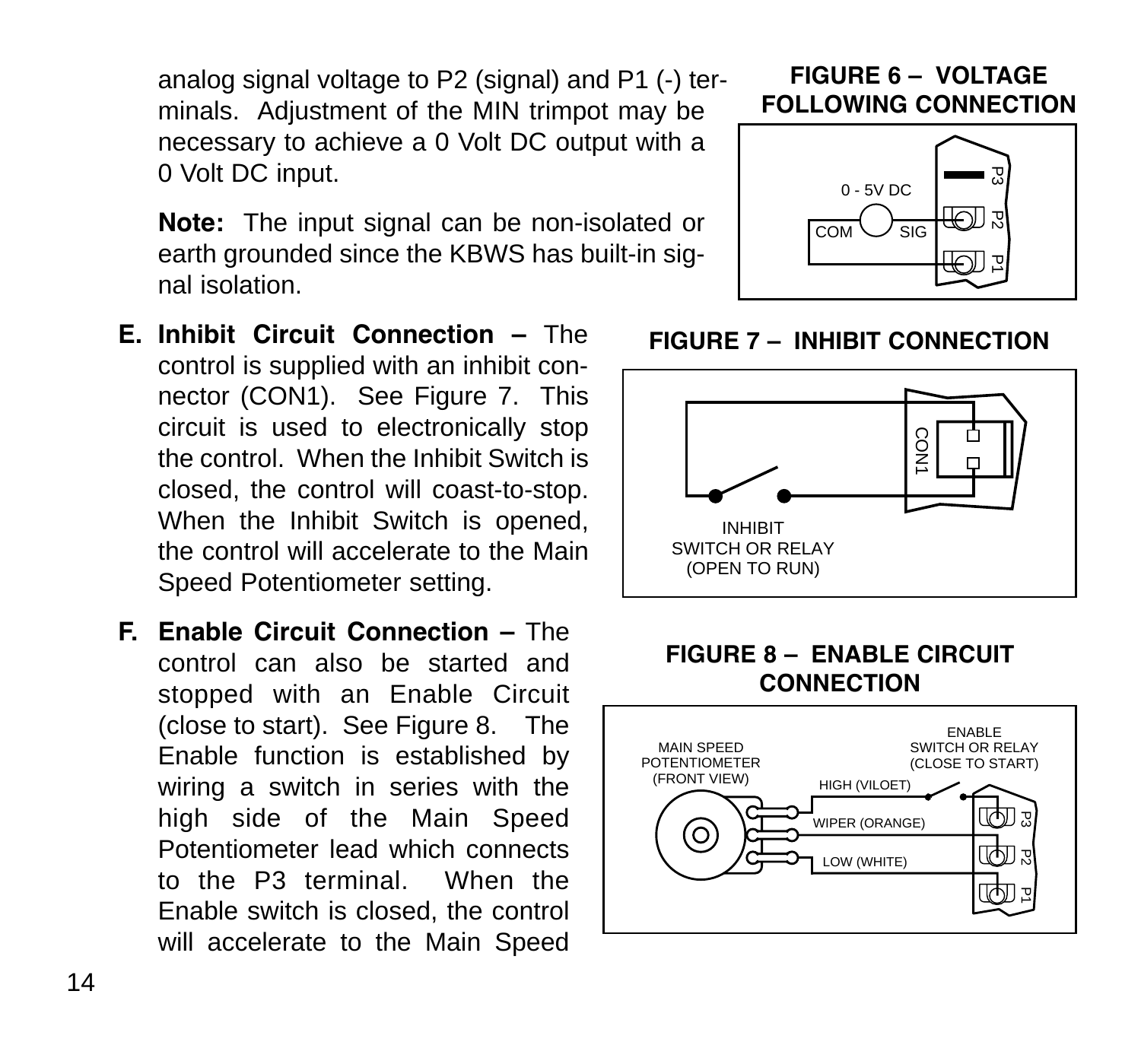Potentiometer setting. When the Enable Switch is opened, the control will coast to the minimum speed setting.



**Warning!** Do not use Enable as a safety disconnect. Use only the AC line  $\sum$  for this purpose.

# **IV. SETTING SELECTABLE JUMPER (ON DUAL VOLTAGE MODELS)**

All dual voltage KBWS models contain a selectable jumper which must be set before the control can be used. See Figure 1, on page 8, for the location of Jumper J1.

Motor Voltage Selection (J1): Jumper J1 is factory set to the "180V" position for 180 Volt motors. For 90 or 130 Volt motors, set Jumper J1 to the "90V" position. See Figure 9.

#### **FIGURE 9 – MOTOR VOLTAGE SELECTION**



# **V. MOUNTING INSTRUCTIONS**

It is recommended that the control be mounted on a flat surface with adequate ventilation. If the control is mounted in a closed, unventilated location, a minimum of a 12" x 12" x 12" enclosure should be used to allow for proper heat dissipation. The maximum allowable ambient temperature at full rating is 45 ºC (113 ºF).

Care should be taken to avoid extreme hazardous locations where physical damage can occur or where the control will be exposed to contaminants such as water, metal chips, solvents or excessive vibration. Leave enough room around the control to allow for AC line, motor connections and any other wiring. See Figures 2A and 2B, on pages 9 and 10.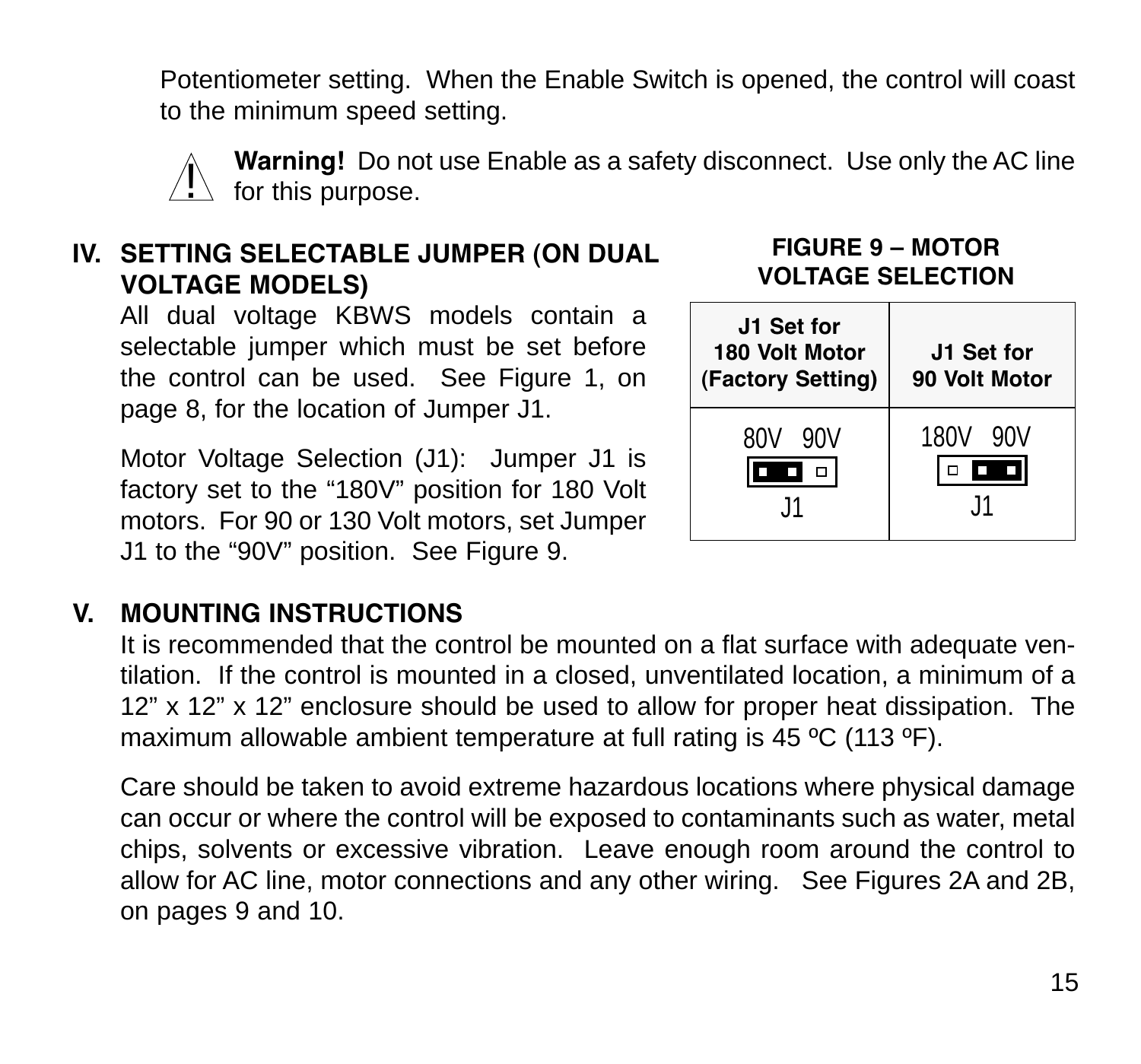# **VI. RECOMMENDED HIGH VOLTAGE DIELECTRIC WITHSTAND TESTING (Hi-Pot Testing) Note:** This control has been Hi-Pot tested at 1500 Volts AC.

Testing agencies such as UL, CSA, VDE, etc., usually require that equipment undergo a hi-pot test. In order to prevent catastrophic damage to the speed control, which has been installed in the equipment, it is recommended that the following procedure be followed. Figure 10, on page 17 shows a typical hi-pot test setup.

**Note:** All equipment AC line inputs must be disconnected from the AC power.

- **A.** Connect all equipment AC power input lines together and connect them to the H. V. lead of the hi-pot tester. Connect the RETURN lead of the hi-pot tester to the frame on which the control and other auxiliary equipment are mounted.
- **B.** The hi-pot tester must have an automatic ramp-up to the test voltage and an automatic ramp-down to zero voltage.

**Note:** If the hi-pot tester does not have automatic ramping, then the hi-pot output must be manually increased to the test voltage and then manually reduced to zero. This procedure must be followed for each machine tested. A suggested hi-pot tester is Slaughter Model 2550.

# **WARNING! Instantaneously applying the hi-pot voltage will cause independing** the standaneously applying the speed control.

- **C.** The hi-pot test voltage should be set in accordance to the testing agency standards and the leakage current should be set as low as possible without causing nuisance trips.
- **D.** To eliminate motor speed control damage due to auxiliary equipment hi-pot failure, it is also recommended that all signal inputs be wired together and connected to the AC input lines as shown.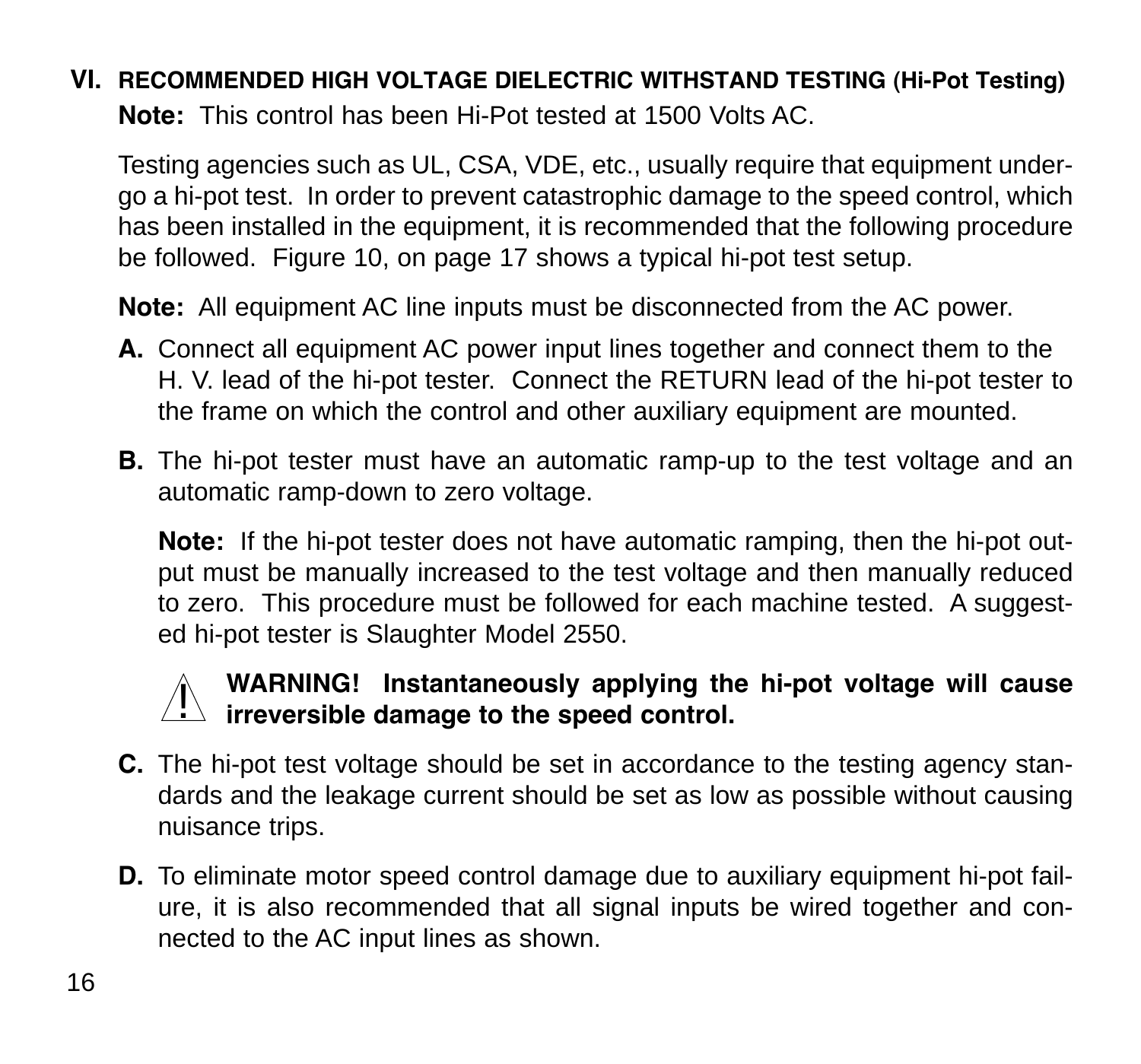# **FIGURE 10 – HI-POT TEST SETUP**

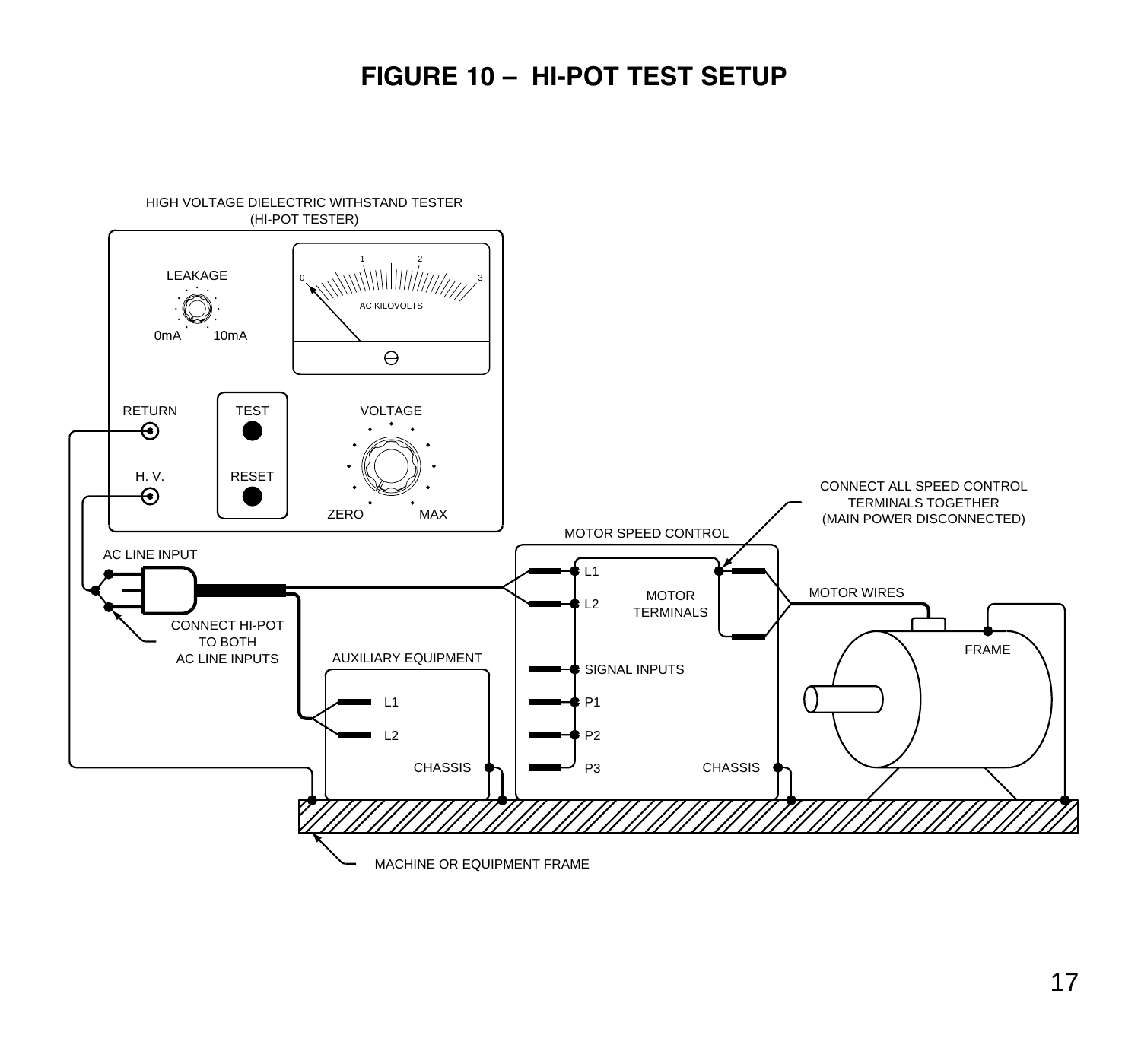### **VII. OPERATION. (You must read the Safety Warning on page 5 before proceeding).**

After the KBWS has been properly setup, the startup procedure can begin. If AC power has been properly brought to the control, the PWR ON LED will illuminate green. Before starting, be sure that the Main Speed Potentiometer is set to the zero speed position. The motor should begin to run as the Main Speed Potentiometer is rotated clockwise.

**Note:** If the motor runs in the incorrect direction, it will be necessary to disconnect the AC line, reverse the motor leads and repeat the startup procedure.

**Application Note: This control is not recommended for applications where the AC line is to be rapidly cycled on and off.**

# **VIII.AC LINE FUSING**

The KBWS does not contain AC line fuses. Most electrical codes require that each ungrounded conductor contain circuit protection. It is recommended to install a fuse (Littelfuse 326, BUSS ABC or equivalent) or a circuit breaker in series with each ungrounded conductor. An AC Line Fuse Kit (P/N 9851) is available. Check all electrical codes that apply to the application. See Table 4.

| Model    | Recommended AC Line<br>Fuse (Amps RMS) |
|----------|----------------------------------------|
| KBWS-12  | г,                                     |
| KBWS-15  | 10                                     |
| KBWS-22D | г,                                     |
| KBWS-25D | 10                                     |

**TABLE 4 – RECOMMENDED AC LINE FUSE**

# **IX. TRIMPOT ADJUSTMENTS**

The KBWS contains trimpots which are factory set for most applications. Figure 1, on page 8 illustrates the location of the trimpots and their approximate calibrated positions. Some applications may require readjustment of the trimpots in order to tailor the control for a specific requirement. Readjust trimpots as described below.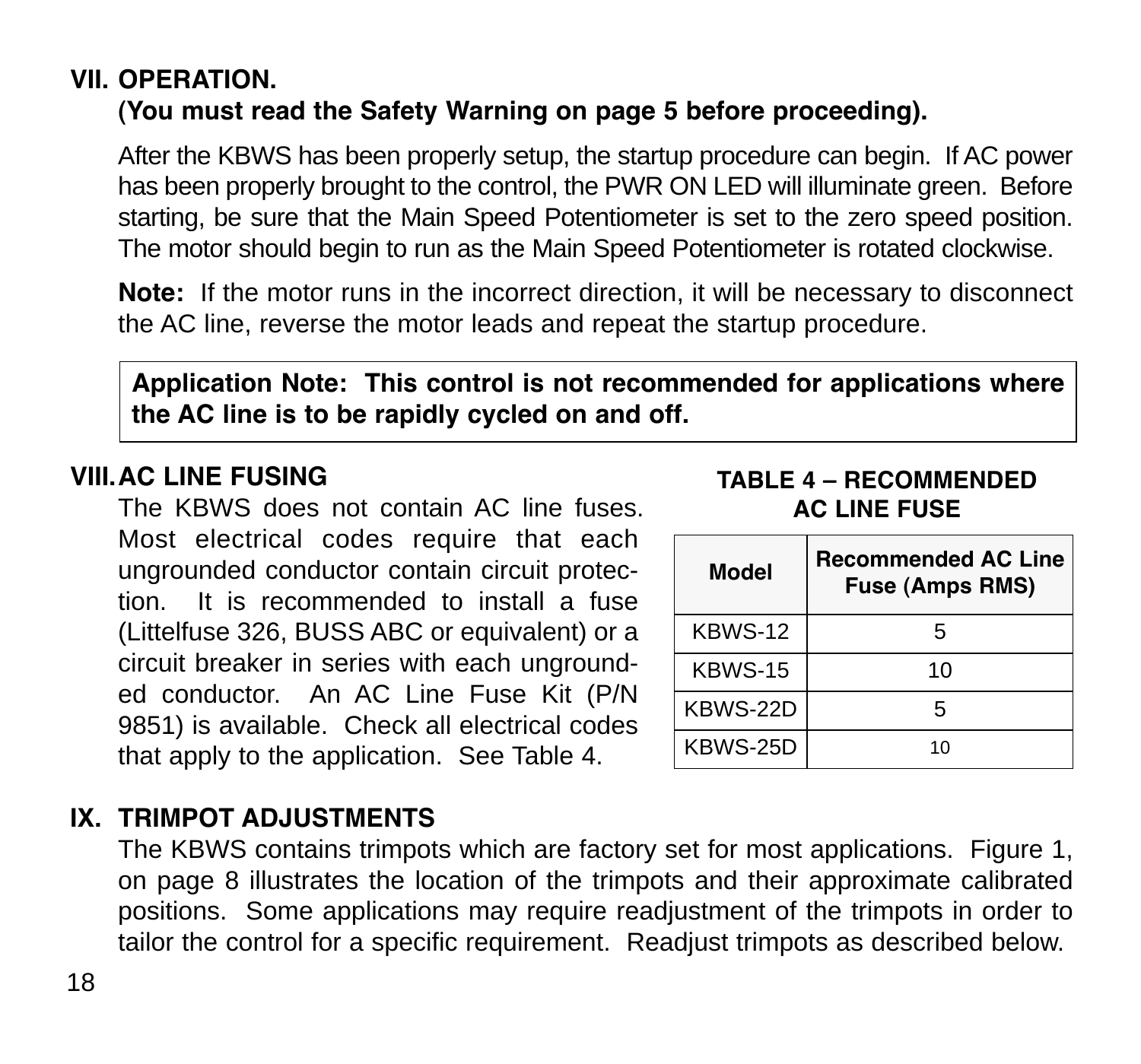**Warning! If possible, do not adjust trimpots with main power applied. If adjustments are made with main power applied, an insulated adjustment tool must be used and safety glasses must be worn. High voltage exists in this control. Fire and/or electrocution can result if caution is not exercised. Safety Warning, on page 5, must be read and understood before proceeding.** !

**A. Maximum Speed (MAX) –** Sets the maximum speed of the motor. The MAX trimpot is factory set for 100% of base motor speed. For a higher maximum speed setting, rotate the MAX trimpot clockwise. For a lower maximum speed setting, rotate the MAX trimpot counterclockwise. See Figure 11.

# **To Calibrate the MAX Trimpot:**

- 1. Adjust the MAX trimpot to the desired position and set the Main Speed Potentiometer for full output voltage.
- 2. Monitor the armature voltage and readjust the MAX trimpot to the desired voltage.
- **B. Minimum Speed (MIN) –** Sets the minimum speed of the motor. The MIN trimpot is factory set for 0% of base motor speed. For a higher minimum speed setting, rotate the MIN trimpot clockwise. See Figure 12.

### **FIGURE 11 – MAX TRIMPOT RANGE**



**FIGURE 12 – MIN TRIMPOT RANGE**

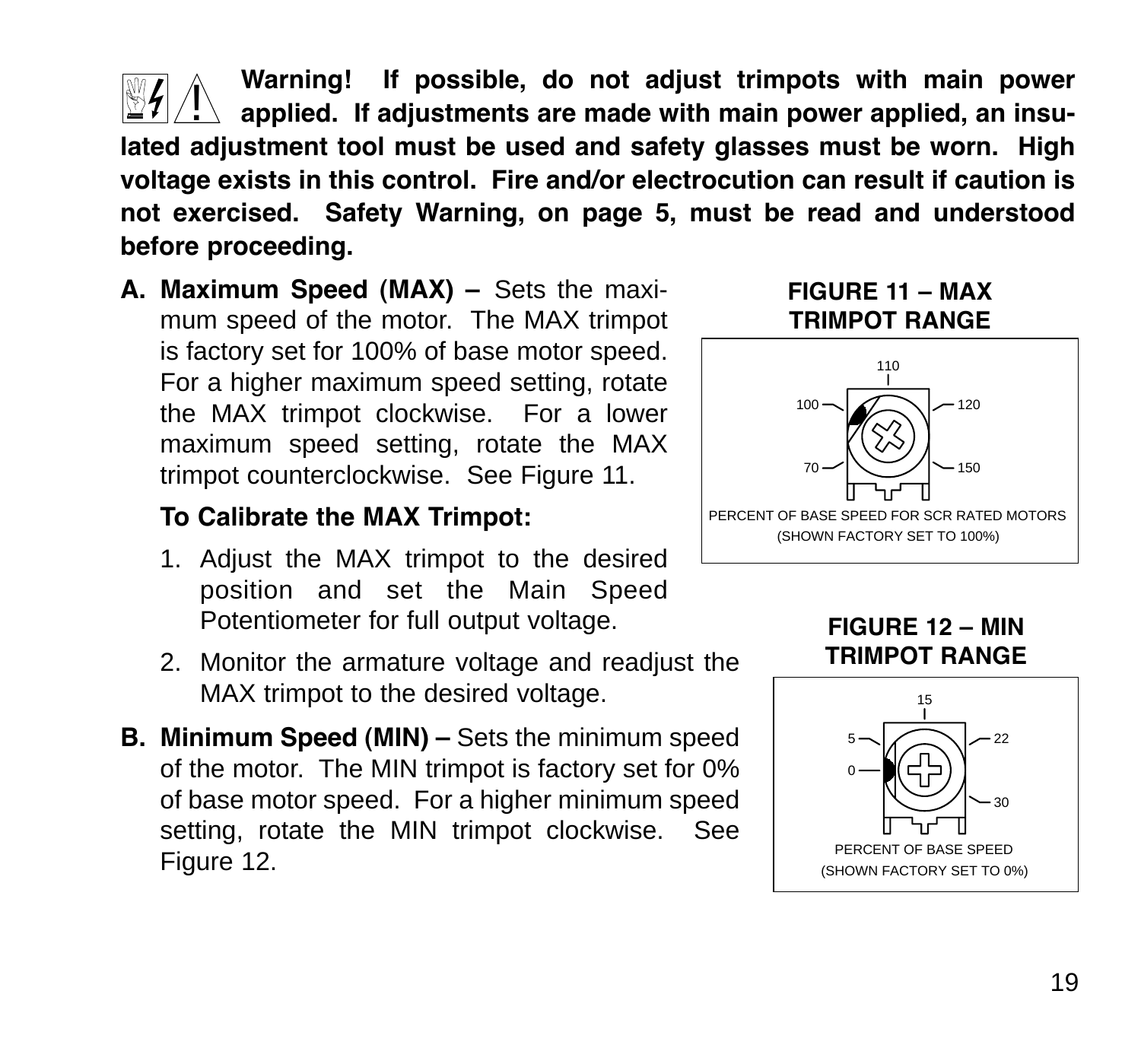# **To Calibrate the MIN Trimpot:**

- 1. Adjust the MIN trimpot to the desired position and set the Main Speed Potentiometer fully counterclockwise.
- 2. Monitor the armature voltage and readjust the MIN trimpot to the desired voltage.
- **C. Acceleration (ACC) –** Sets the amount of time it takes for the control voltage to reach full output. The ACC trimpot is factory set to 1 second. To increase the acceleration time, rotate the ACC trimpot clockwise. To decrease the acceleration time, rotate the ACC trimpot counterclockwise. See Figure 13.
- **D. Deceleration (DEC) –** Sets the amount of time it takes for the control voltage to reach zero. The DEC trimpot is factory set to 1 second. To increase he deceleration time, rotate the DEC trimpot clockwise. To decrease the deceleration time, rotate the DEC trimpot counterclockwise. See Figure 14.
- **E. Current Limit (CL) –** Sets the current limit (overload), which limits the maximum current to the motor. The CL trimpot is factory set to 150% of the nominal motor current established by the Plug-In Horsepower Resistor®. See Table 3, on page 12. To increase the current limit, rotate the CL trimpot clockwise. To decrease the current limit, rotate the CL trimpot counterclockwise. See Figure 15.

**FIGURE 13 – ACC TRIMPOT RANGE**



**FIGURE 14 – DEC TRIMPOT RANGE**



**FIGURE 15 – CL TRIMPOT RANGE**

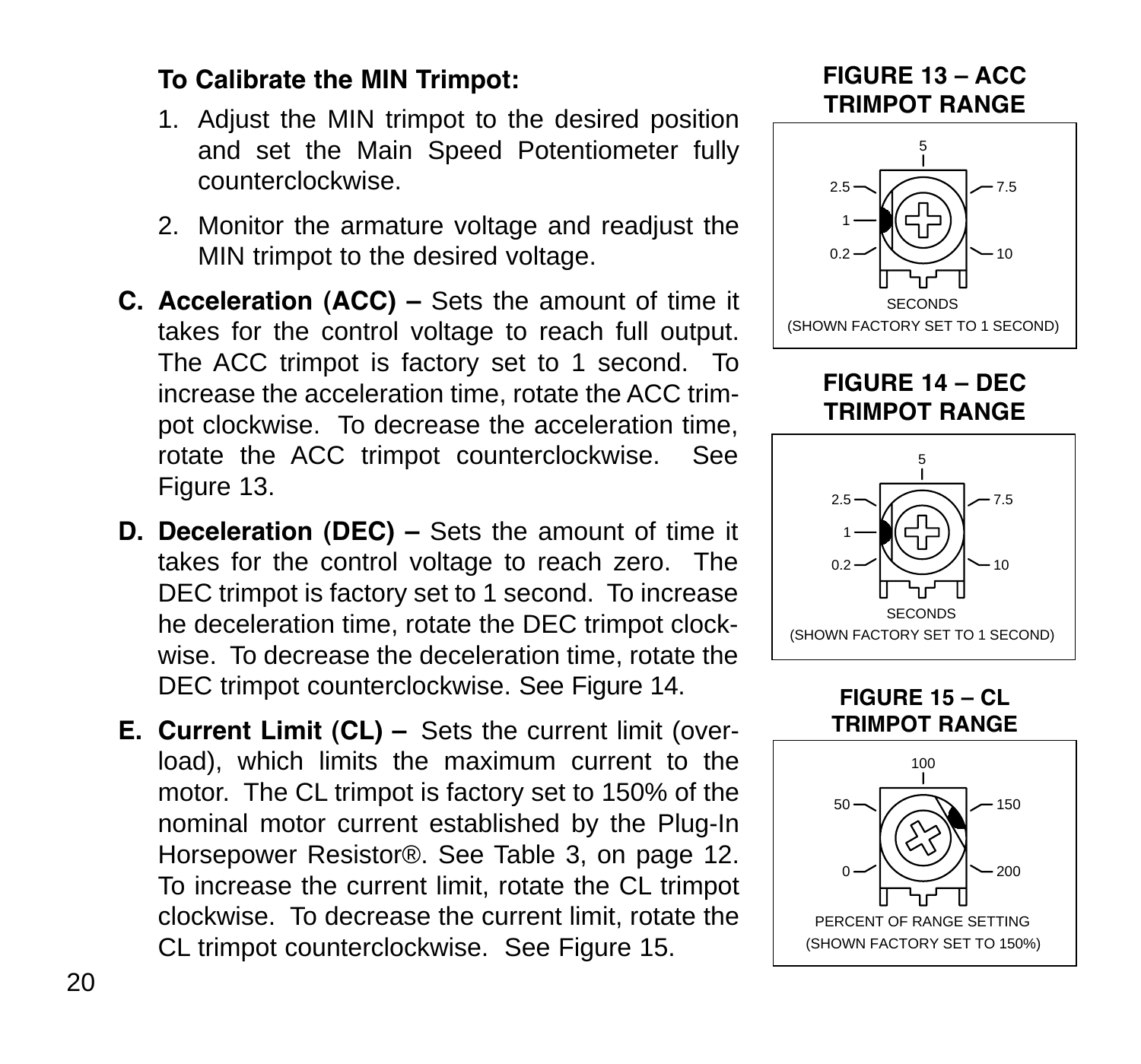**CAUTION!** Adjusting the CL above 150% of motor rating can cause overheating and demagnetization of some PM motors. Consult the motor manufacturer. Do not leave the motor in a locked condition for more than a few seconds since armature damage may occur.

# **To Calibrate the CL Trimpot:**

- 1. Disconnect the AC power. Wire in a DC ammeter in series with either motor armature lead. Lock motor shaft. Be sure that the correct Plug-In Horsepower Resistor® is installed.
- 2. Set the CL trimpot fully counterclockwise.
- 3. Apply power. Adjust the CL trimpot until the desired current limit (CL) setting is reached.

**WARNING!** Do not leave the motor shaft locked for more that 2 - 3 seconds or motor damage may result.

**F. IR Compensation (IR) –** Sets the amount of compensating voltage required to keep the motor speed constant under changing loads. The IR trimpot is factory set for 10 Volts (at 180/220 Volts DC output) and 5 Volts (at 90/130 Volts DC output). For higher compensating voltage, rotate the IR trimpot clockwise. For lower compensating voltage, rotate the IR trimpot counterclockwise. See Figure 16. Be sure the proper Plug-In Horsepower Resistor® is installed. See Table 3, on page 12.



#### **FIGURE 16 – IR TRIMPOT RANGE**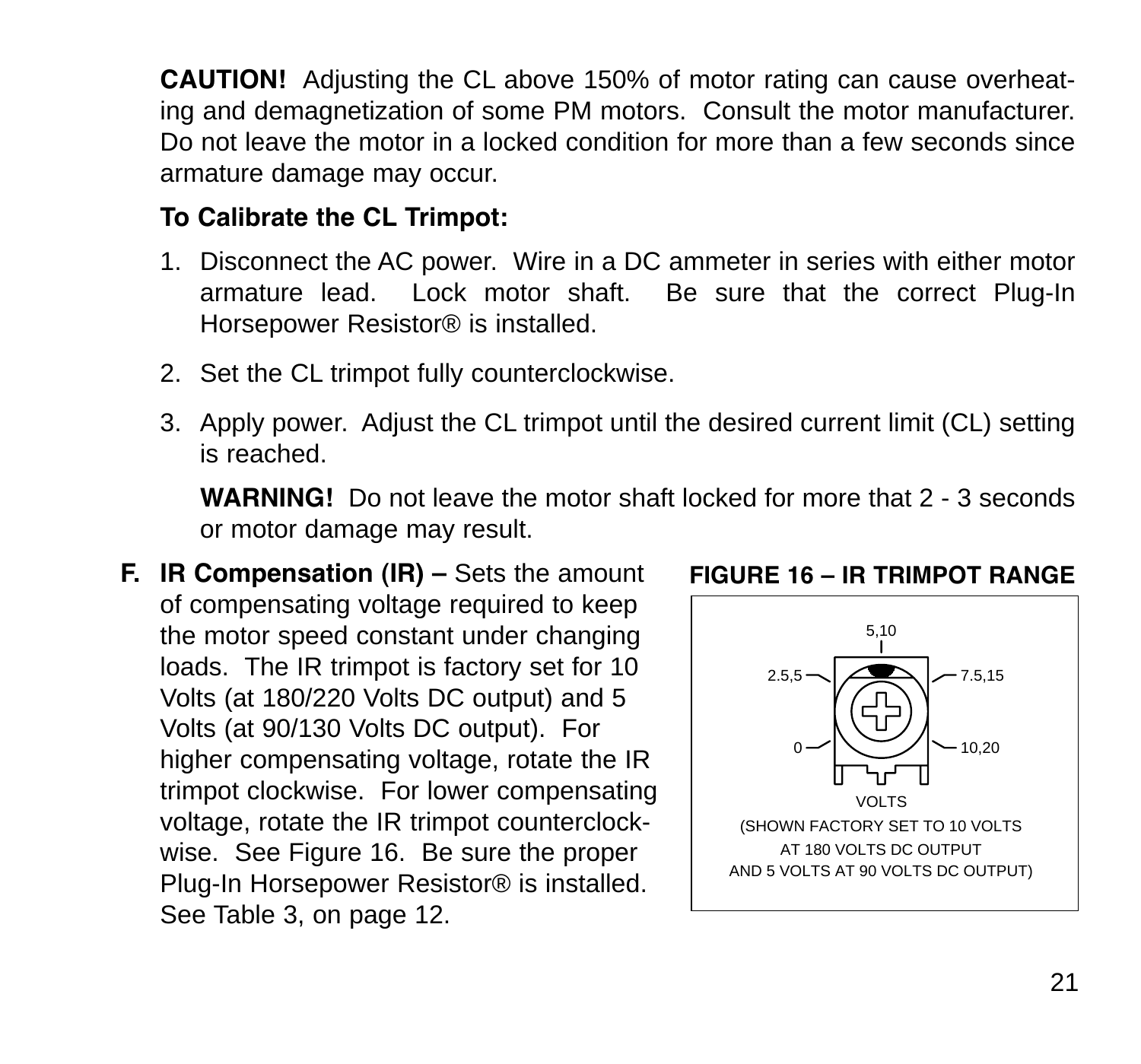**Note:** If the IR compensation is set too high, unstable (oscillatory) operation will result.

# **To Calibrate the IR Trimpot:**

- 1. Run the motor at approximately 30 50% of rated speed at no load and measure the actual speed.
- 2. Load the motor to the rated current. Adjust the IR trimpot so that the loaded speed is the same as the unloaded speed measured in the previous step.

# **X. DIAGNOSTIC LEDs**

The KBWS is designed with PC board mounted LEDs to display the control's operational status.

- **A. Power On (PWR ON) –** The PWR ON LED will illuminate green when the AC line is applied to the control.
- **B. Overload (CL)** The CL LED will illuminate red when the control goes into current limit, indicating that the current limit set point has been reached (established by the CL trimpot setting and the selection of the Plug-In Horsepower Resistor®).

If the CL LED remains illuminated during normal control operation, a fault condition may exist. Possible causes for this condition are as follows.

- 1. Motor is overloaded. Check motor current.
- 2. Motor may be defective. Check motor for shorts or grounds.
- 3. CL may be set too low. Check setting of CL trimpot.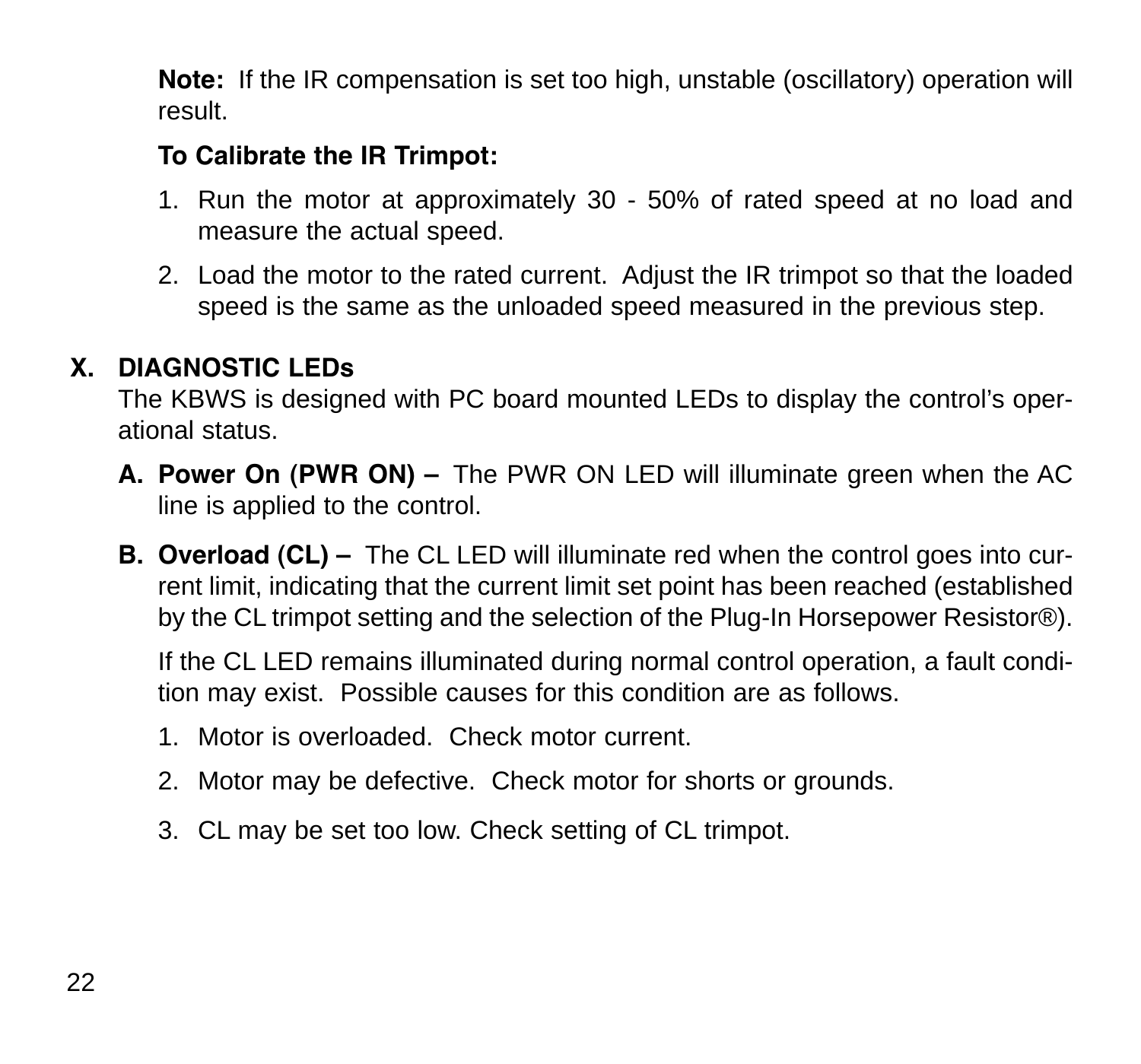**Note: In some applications, especially those requiring the motor to cycle on and off or from one speed to another or from stop to high speed, the CL LED may blink, indicating a transient overload. This may be a normal condition for the application.**

4. Proper Plug-In Horsepower Resistor® is not installed. See Table 3, on page 12.

# **XI. OPTIONAL ACCESSORIES**

Complete instructions and connection diagrams are supplied with all accessories to facilitate installation.

- **A. DIN Rail Mounting Kit (P/N 9995) –** Allows mounting of the control to a DIN rail.
- **B. Product Safety Module (PSM) (P/N 8611) –** Protects the machine operator from injury due to a runaway or uncontrolled acceleration condition.
- **C. AC Line Fuse Kit (P/N 9851)**